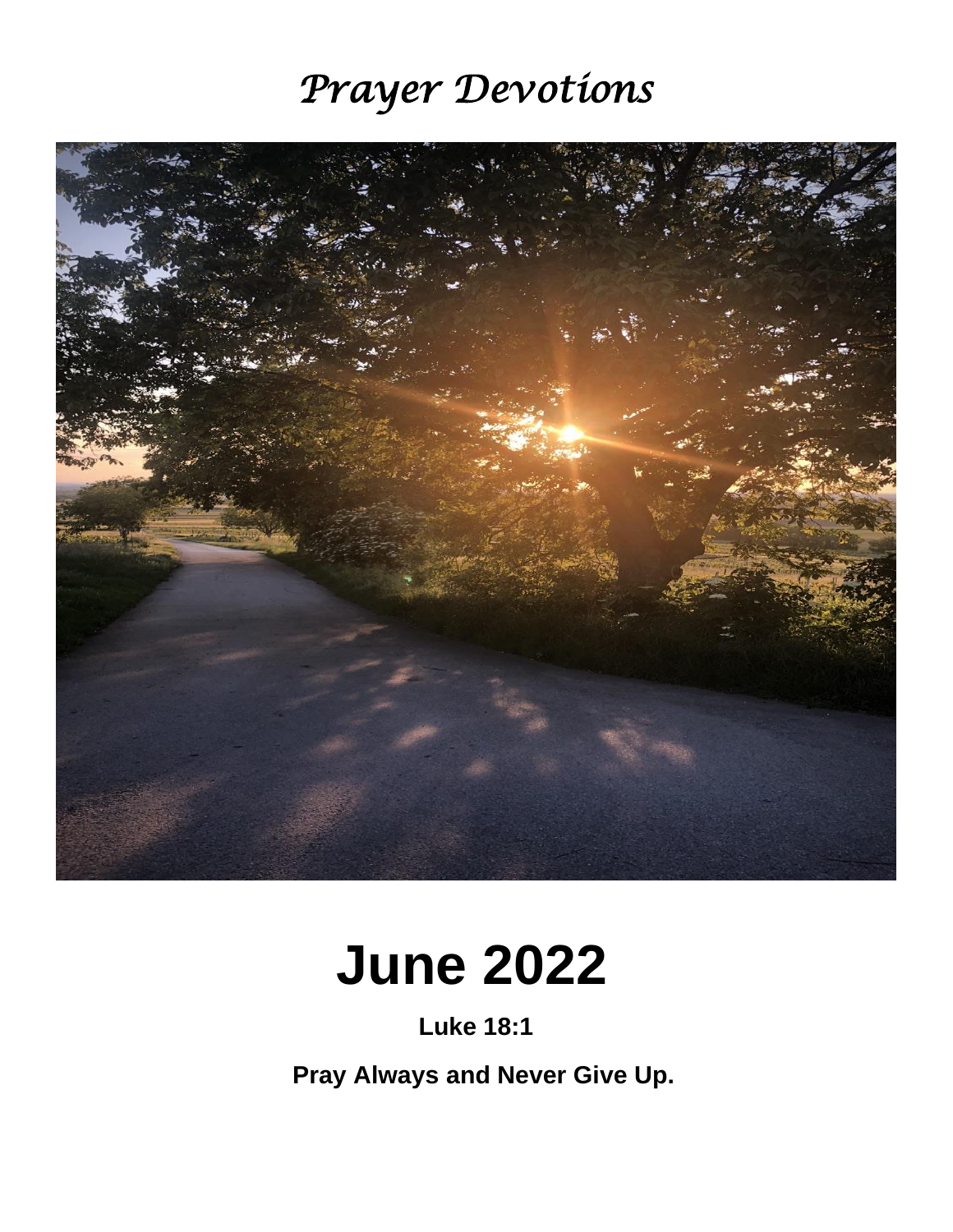# *Prayer for Persecuted Church*

*Remember those who are in prison, as though in prison with them, and those who are mistreated, since you also are in the body. Hebrews 13:3*

Global watchdog Open Doors reports that in just the last year 

- Over 360 million Christians live in places where they experience high  levels of persecution and discrimination.
- 5,898 Christians were killed for their faith.
- 5,110 churches and other Christian buildings were attacked.
- 4,765 believers detained without trial, arrested, sentenced, or imprisoned.

These numbers are heart-breaking. And sadly, they do not tell the whole story.

Please pray:

- Whatever their circumstances, God will give persecuted Christians the  right words. (Ephesians 6:19-20)
- That persecuted Christians will understand and find peace in the  sufficiency of God's grace, even in their weakness. (2 Corinthians 12:9)
- That Christians facing hardship will draw from a source of power larger  than themselves. (2 Corinthians 1:7-9)
- God be present in their hardship, protecting them according to His will.
- That their witness would inspire those who seek to harm them.

This Month's Countries, these are some of the most dangerous countries to follow Jesus:

Maldives (Asia): Islamic oppression / Main Religion: Islam

China (Asia): Communist & post-communist oppression / Various Religions

Qatar (Middle East): Islamic oppression / Main Religion: Islam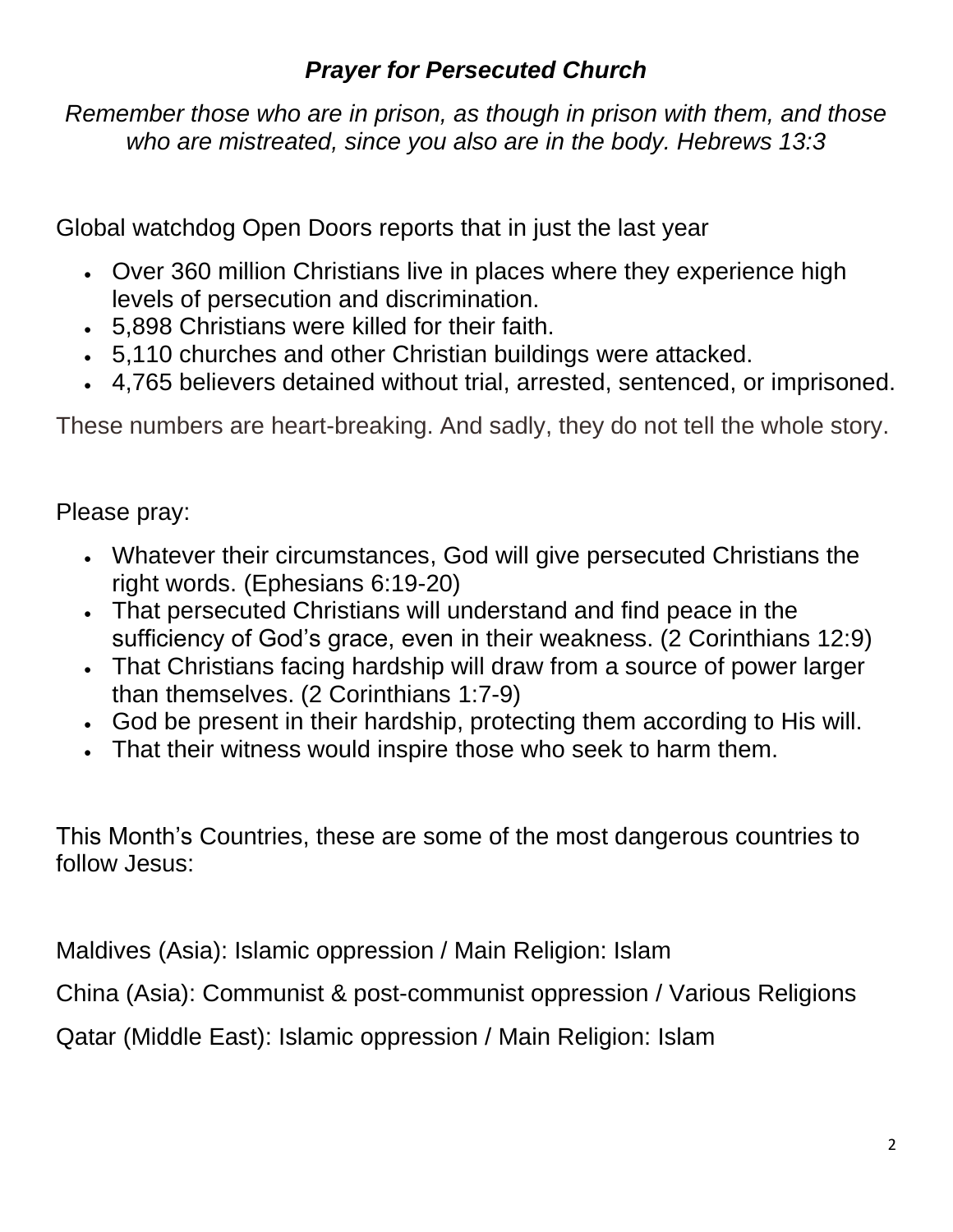**Daily Prayers for June:** The problem of disbelieving in God is not that a man ends up believing nothing. Alas, it is much worse. He ends up believing anything.

G.K. Chesterton

**Wednesday, June 1<sup>st</sup>:** In Canada there are doctors who are actually prescribing spending time in nature as an approach to bring healing to those who suffer from anxiety. According to a study done at the University of Minnesota, "Exposure to nature not only makes you feel better emotionally, it contributes to your physical wellbeing, reducing blood pressure, heart rate, muscle tension, and the production of stress hormones." Imagine that – the Creator has provided His marvelous creation as a source of healing. When we spend time enjoying His creation we are spending time with Him; and when we recognize that, we can find the antidote to our depression, fear, and uncertainty. When you think about it, it makes perfect sense. Who hasn't found themselves struck by the beauty of a brilliant sunrise or sunset? Who can stand on a pristine beach and not be mesmerized by the power of the pounding waves or the vastness of the ocean? Or consider the grandeur of the Rocky Mountains, Niagara Falls, or a meadow filled with fragrant wildflowers. As Paul writes in his letter to the church in Rome, "...since the creation of the world His invisible attributes, His eternal power, and divine nature, have been clearly seen, being understood through what has been made…" Not only can we have our breath taken away by the beauty of His creation, but fresh air and some physical exercise can improve both our mental and physical health. This is just one of the many reasons He is called Yahweh-Rapha, the Lord who heals. We need to be more intentional about literally taking time to smell the roses. He has given us such an amazing resource for combating the pressures of life, and best of all – it's free! Take some time to enjoy His gift of nature and don't ever lose your sense of wonder and appreciation.

**Romans 1:20-21; Psalm 148**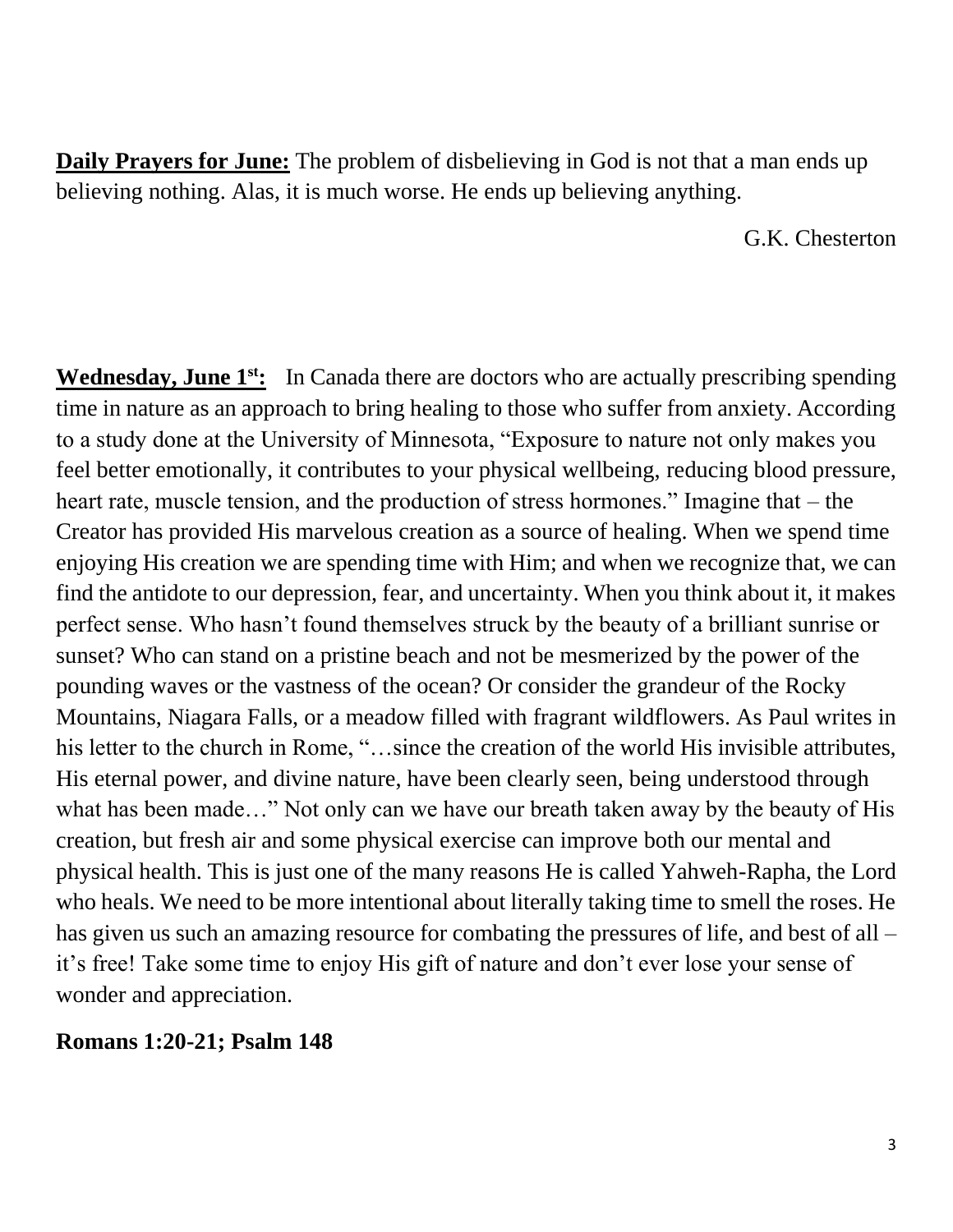**Thursday, June 2<sup>nd</sup>:** When children are small and are learning communication skills, we will often tell them "Use your words." That could be sound advice for those who identify themselves as Christ-followers. For too long many churches have been filled with people who are in agreement intellectually with a Christian worldview, but they're not living it. There is more and more push back against those who practice and verbalizes true Christian values, and it can get uncomfortable and even carry a price tag for those who do so. We can't allow the ungodly to control our behavior and beliefs with threats or derision. We may be labeled as quaint, archaic, small-minded, or even fanatical, but better to be considered a fan by the One who has the final say than to cave to the pressures of those destined for destruction. We need to stop denying the authority of the Scripture and begin more aggressively defending it. We need to stop conceding to "social justice" and stop cowering behind the banner of inclusiveness. Of course, it's ok to not be ok, but staying there and pretending isn't ok. It's time to speak up. Lukewarm isn't going to cut it, and neither is trying to just play it safe in the middle of the road. You know what happens to those in the middle of the road, don't you? They become roadkill for the enemy's camp. Our lives should humbly and lovingly demonstrate without a doubt where we stand, but we need to back that up with dialogue to explain the hope we have. It's long overdue for those of us who profess Jesus to use our words.

#### **Acts 4:29-30; Ephesians 3:8-12, 4:14-29**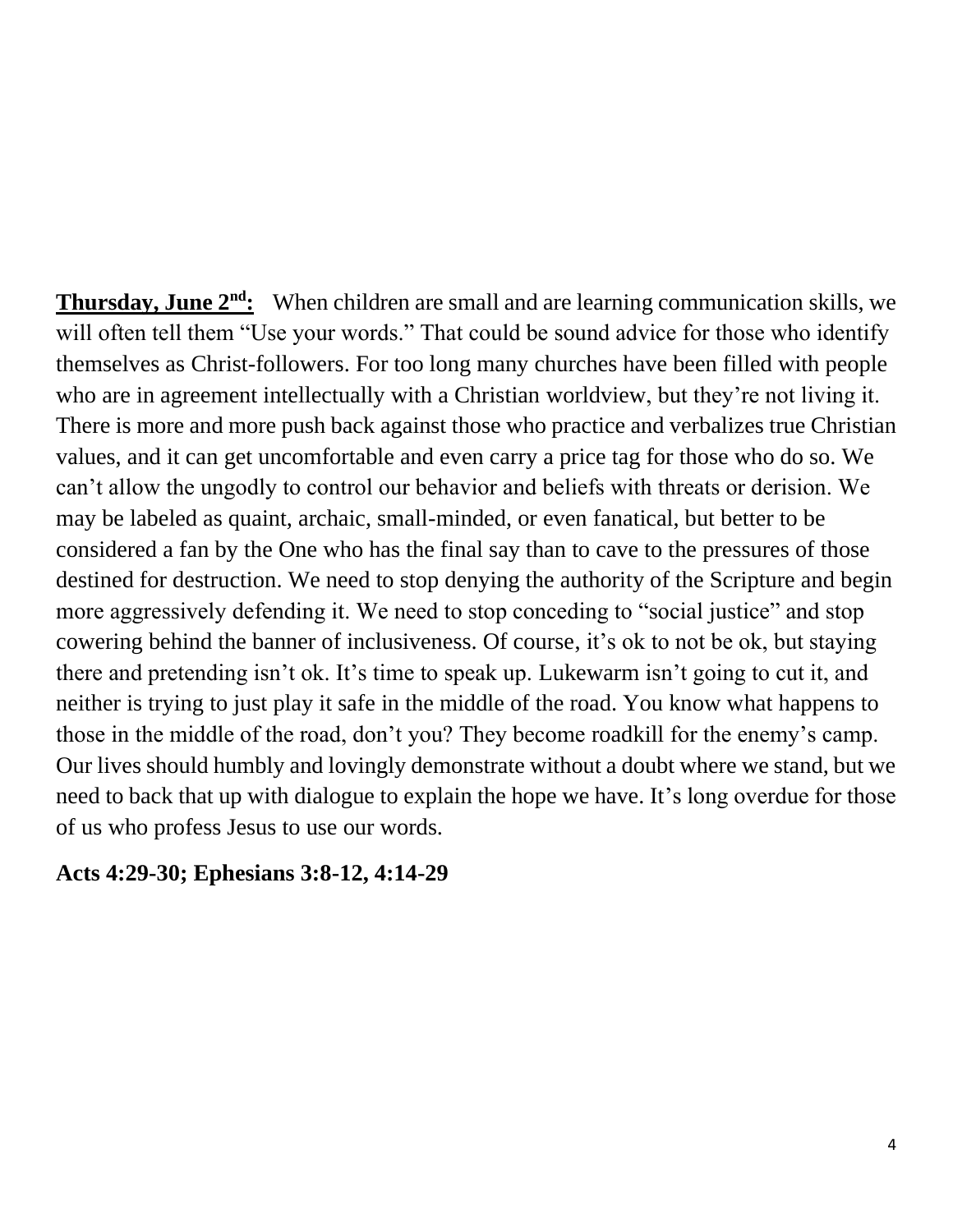**Friday, June 3<sup>rd</sup>:** Pastor Robert Morris presents a very thought-provoking viewpoint on the idea of regarding no one according to the flesh. It's one that could have a transformative effect on so many of the tensions that are infecting society. It all begins with perspective. We're all probably familiar with the passage in Second Corinthians 5:17 about anyone in Christ being a new creation, but the pivotal foundation is found in the previous verse. Paul is telling them that from now on we are not to recognize anyone according to the flesh, and I love the way the Message puts it: "…we don't evaluate people by what they have or how they look. We looked at the Messiah that way once and got it all wrong, as you know. We certainly don't look at Him that way anymore." Jesus was in the flesh for a period of 33 years and only three of those were spent in His formal ministry. That said, after His resurrection, even those who had been with Him for that entire three-year span failed to recognize Him until He did something that revealed His spiritual identity. We need to focus more on what He *does* look like rather than what He *did*. In the same way, we need to see others for what they can be in the Spirit rather than what they are now in the flesh. And that applies to everyone, saved or not. It applies to ethnicity. The Samaritan woman at the well could not at first see past the fact that Jesus was a Jew, yet when He ignored that barrier and dealt with her, Spirit to spirit, she found true identity and life. It applies to gender – in Christ, there is neither male nor female because we are clothed in Christ. There are obvious differences physically, but there is no distinction in the honor that should be given. It applies to age. Paul told Timothy not to let anyone look down on his youth and not to sharply rebuke an older man. If a word of rebuke was needed it was to be delivered as an appeal showing respect as to a father or mother, yet with those younger, they were to be regarded as brothers and sisters. It applies to appearance. When Samuel was sent to anoint David as the next king, the Lord told him not to look at his appearance because He did not look at outward appearance but at the heart. If we could all learn to check ourselves when we interact with others to look past appearances and preconceived prejudices and instead see them through the spiritual eyes of our Father, imagine how many barriers would be broken down. Pray that we would no longer regard others according to the flesh but would rather see through the eyes of Christ.

#### **1 Samuel 16:7; 2 Corinthians 5:16**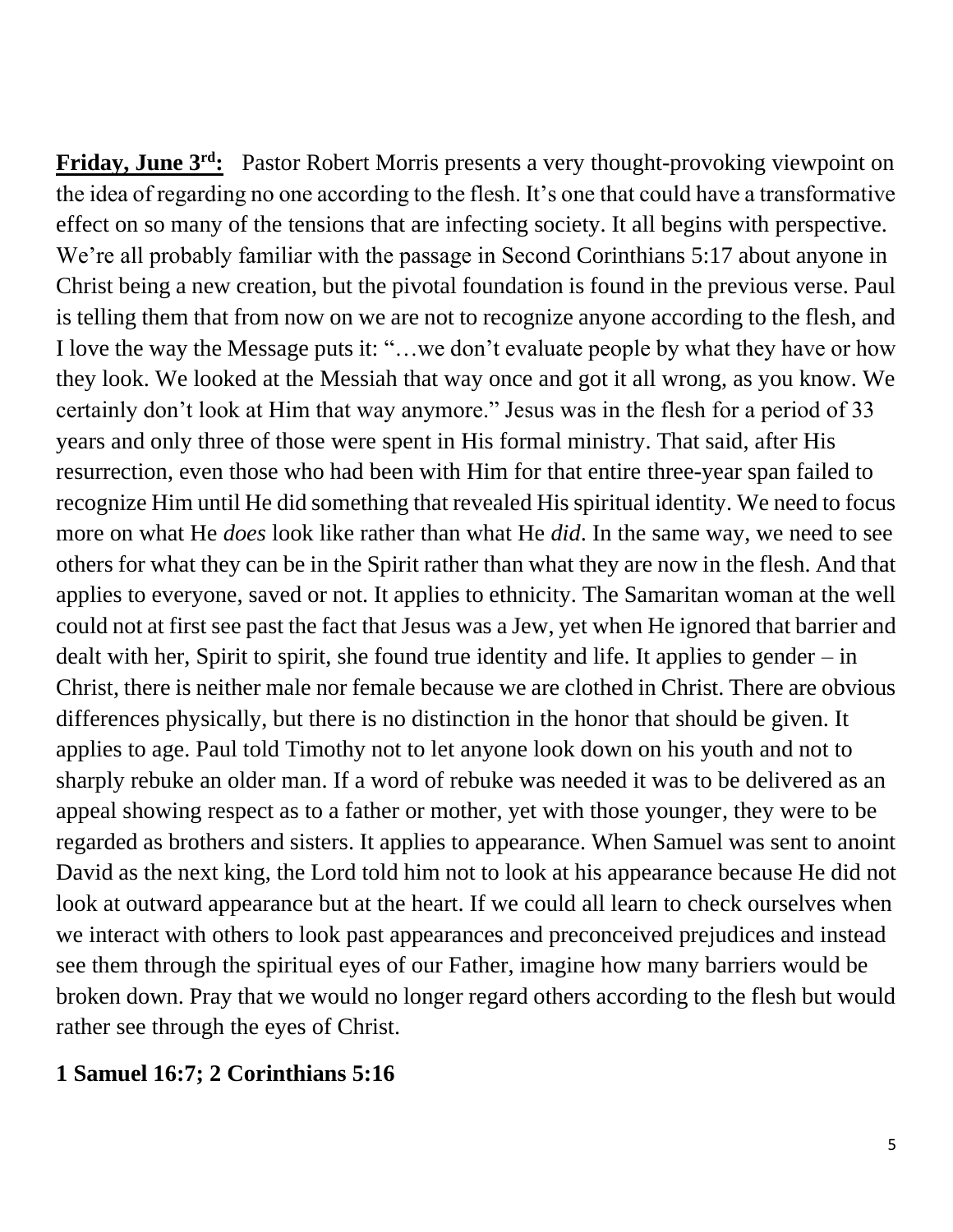Saturday, June 4<sup>th</sup>: In his 2009 book *Forgotten God*, Francis Chan presents an interesting exposition on an analogy many of us are familiar with – that of our new life in Christ being represented by a butterfly. He writes that he asked his wife one day if she ever wondered what caterpillars thought about. Quite predictably her answer was no. He went on to explain that caterpillars spend their lives crawling in the dirt and up and down plants. Then one day they take an extended nap and wake up with a slimmed down, beautiful body and wings! Do they question their ability to fly? The parallel is quite apropos in describing our own metamorphosis in becoming new creations. But there's a breakdown at this point because I don't remember seeing many butterflies crawling around in the dirt, yet isn't that what a lot of us find ourselves doing metaphorically speaking? When we receive Christ as our Lord and Savior we also are given the Holy Spirit, but we need to break out of the chrysalis stage in order to use our wings. The flesh is not going to want to release us easily. It's the struggle that forces fluid into the wings of the butterfly and enables it to fly. Imagine that fluid as being a release of the oil of the Spirit into our spirits, lifting us higher above our earthly limitations that we could ever have imagined. It's there; we just have to appropriate it and refuse to be trapped in our former identity. We should not just be walking evidence of His amazing Presence in us, we should be soaring. Why would we ever settle for crawling when He has enabled us to fly?

#### **Romans 8:2-6, 11-14; 2 Corinthians 5:17**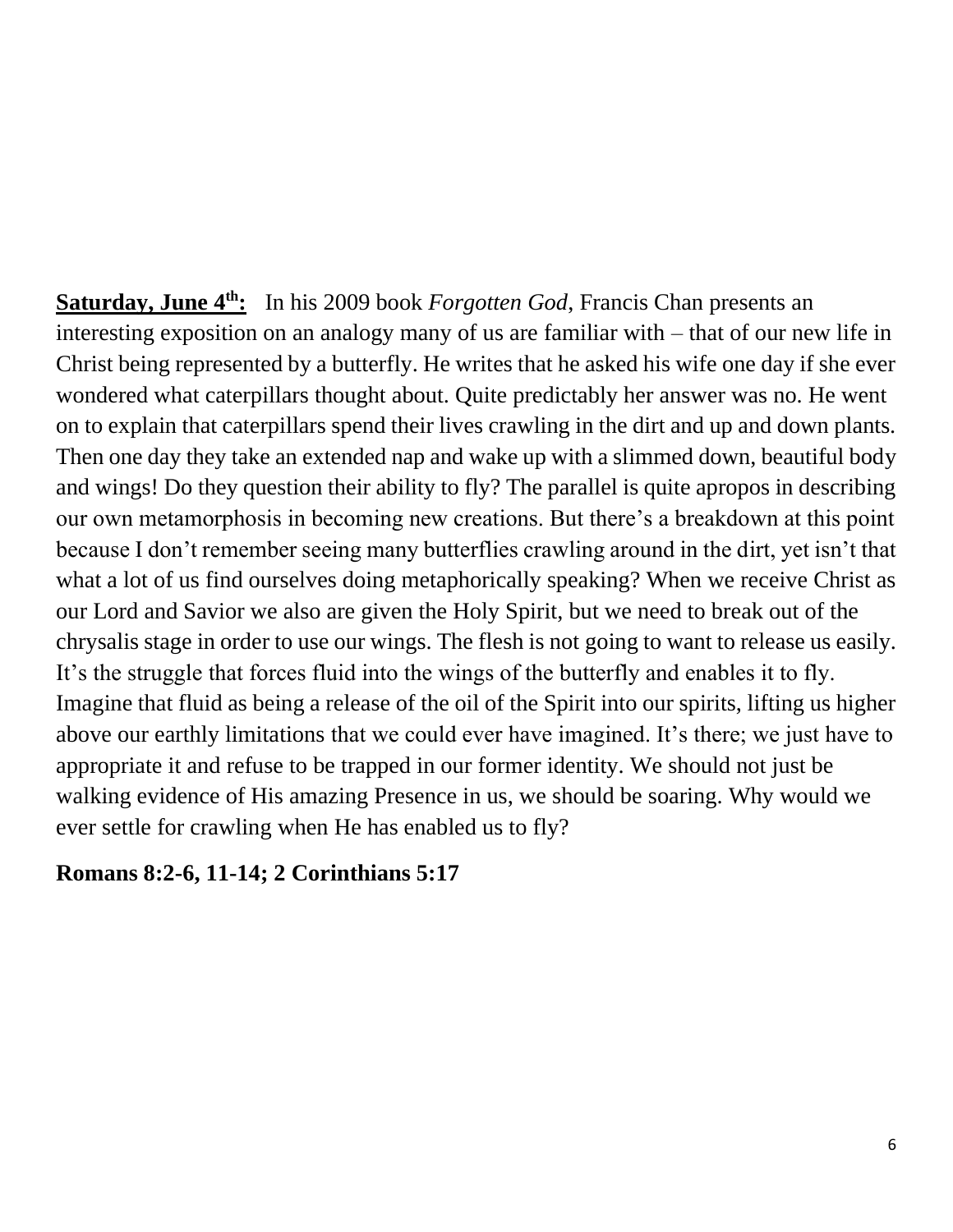# **Sunday, June 5 th: Have You Seen Jesus, My Lord?**

One day Philip asked Jesus to show the Father to the disciples. Jesus replied to him, stating that if you have seen me then you have seen the Father. That was when Jesus walked the Earth, but what about now? Have you seen Jesus? Let alone the Father?

That question is easily answered in a contemporary hymn entitled, "Have You Seen Jesus, My Lord?" Composed in 1970, John Fischer was inspired by the view from his California home. The lyrics ask the listener if they have ever seen a sunset with sky-changing colors or if they have ever stood at the edge of the ocean and felt the awesome power of the waves pounding at their feet.

I recall a time when I was serving at a church camp on Mingus Mountain and marveling at the stars and the Milky Way blazing in the night sky. I asked the question, "How can anyone gaze upon this scene and not believe in God?" Indeed, Psalm 19:1 states that the heavens themselves proclaim the Glory of God and His Creation.

As recorded in Genesis and again in the first chapter of John, Jesus was present at the Creation. So, if you've seen a sunset, felt the ocean waves, or gazed upon the night sky as well as countless other wonders of nature, then you've seen Jesus. AND the Father.

# Read: **John 14:8-10, Isaiah 33:17, Psalm 19:1, Genesis 1:26, John 1:1-3**

## **Monday, June 6<sup>th</sup>: Simon Peter....plunged into the sea (John 21:7)**

This was Peter's reaction when he realized Jesus was calling to him from the shore. He had denied Jesus three times before men. Just before the denial Peter had said he was ready to die for Jesus, but Jesus knew he did not have the sacrificial form of love, agape, that Jesus Himself would demonstrate by choosing to do the Father's will. The godly love Jesus chose involved suffering and pain. But Peter was not ready to manifest that level of love as he would later. Instead, prior to the resurrection he had been overcome with emotion and wept bitterly at the thought of that response. Now, he couldn't wait for the boat to reach shore to be with Jesus.

But as Oswald Chambers once remarked, Peter's reaction was an act of will, not of desire. In the court of the High Priest Peter had not fully surrendered his will to God. The empty tomb, however, did its work and Peter would deny Jesus no more despite the pain his choice would result in. "In this world" we are told to expect trouble, but Jesus has overcome the world for us if we do not deny Him.

# **Father, I ask you to help me focus on Your love and the joy of being with You.**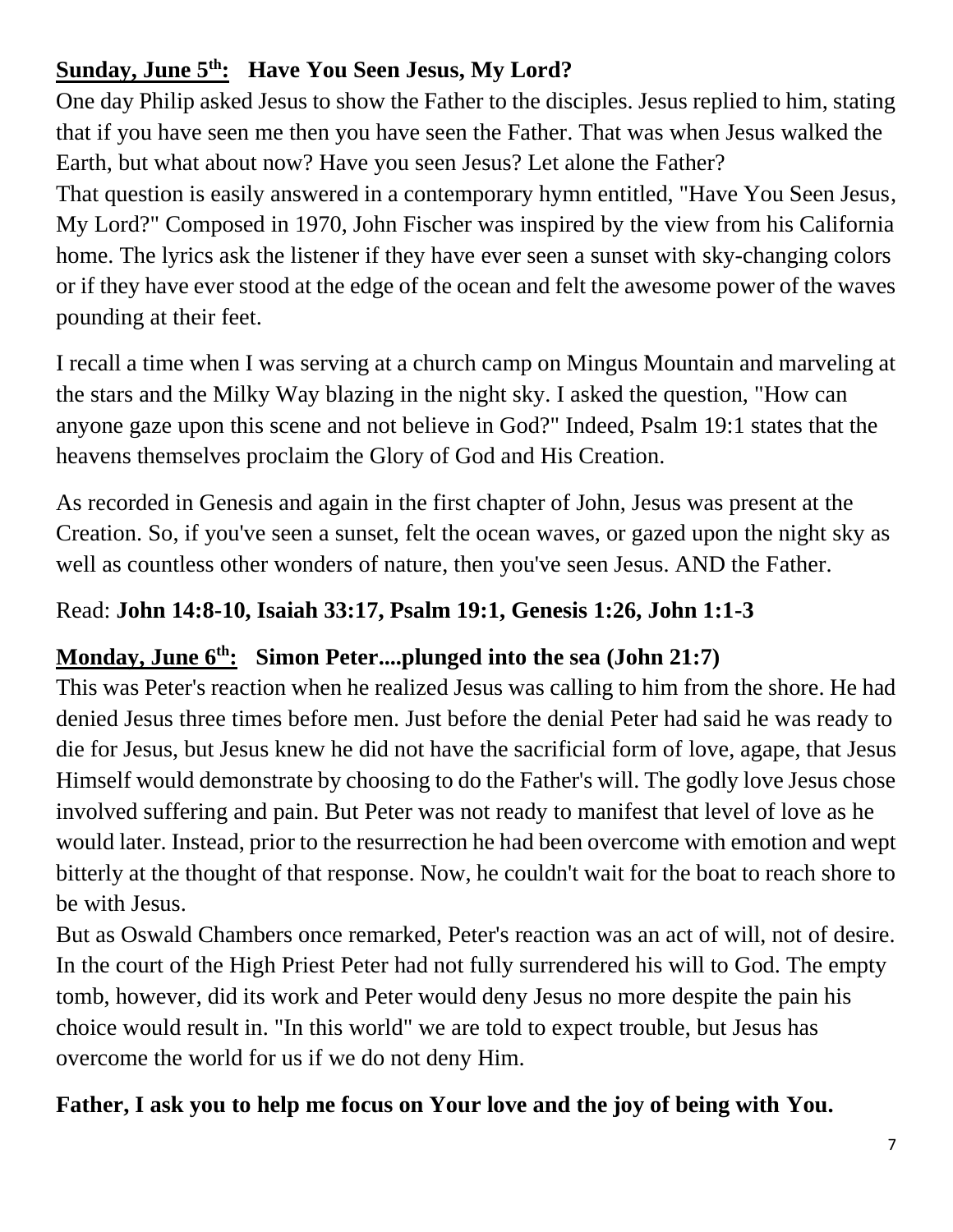**Tuesday, June 7<sup>th</sup>:** When we read the stern warnings against setting up idols in the Old Testament, it's easy to discount because we have come a long way since then, and as Christians we don't set up stone and wood images and bow down to them. Or do we? This misconception can prove to be a very dangerous error on our part. First, we need to understand that ALL of Scripture is God-breathed and is profitable for teaching, reproof, correction, and for training in righteousness to make us adequate and equipped for every good work. Translation – it still applies. We need to give some serious thought to what the parallels are for us. Both the Hebrew word for idol (*pesel*) and the Greek word (*eidōlon*) is translated as image. It is the root of imagination, so an idol can be anything that consumes our thoughts and draws us away from the Presence of God. Our thoughts are merely a reflection of what is in our hearts, so when we set up idols in our hearts, we are also building stumbling blocks that could easily develop into walls or strongholds. Some of the things we allow to become strongholds are not bad in and of themselves. Our children, our spouses, making a good living, or even serving in the church have the potential to become idols when they occupy a disproportionate space in our hearts and are not rooted in a desire to honor God. When some of the elders of Israel came to Ezekiel to inquire of him a word from the Lord, the answer God gave Ezekiel was harsh. First, He asked if He should even be consulted by them at all since they had set right before their faces the stumbling blocks of their idols. He said to tell them that anyone who sets up idols in his heart and then comes looking for a word, the word they receive will be in view of the multitude of their idols in order to lay hold of their hearts. He is basically telling them to inquire directly, and He will answer them directly with the admonition to get rid of the idols and turn their faces away from all of their abominations. God's desire is restoration, but we need to come to Him in sincerity and humility acknowledging that He alone is the source of our well-being, and when we seek Him first, everything else will fall into its proper place. Lord, we ask You to show us anything that we have allowed to take Your place in our thoughts and in our hearts. Forgive us. Help us to recognize when we are trying to fit You into our lives in any place other than on the throne of our hearts.

#### **Isaiah 59:1-2; Ezekiel 14:3-6; Act 4:29-30**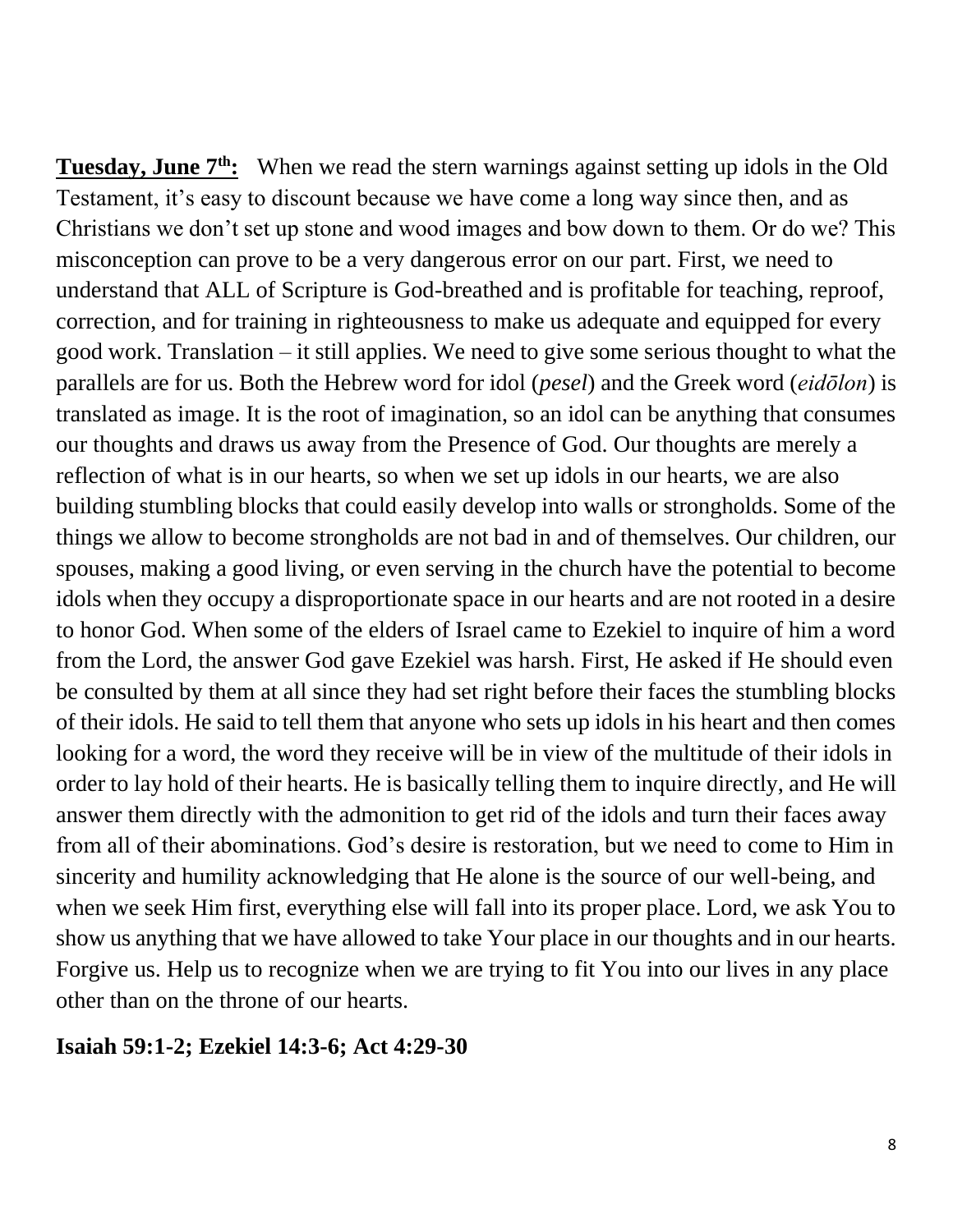**Wednesday, June 8<sup>th</sup>:** There's something to be said about having tenacity. This is a word that can be defined as stubbornness, drive, persistence, or resolve. People who are successful have it. They also have experienced setbacks, possibly ridicule, and maybe even failures in the pursuit of their ultimate success. I recently had coffee with a young man who has amazing gifts and potential but has also fallen victim to the pitfalls of the enemy's strategies to thwart his prospects. The beauty is that he now sees these setbacks and trials as fruitful because they have given him a perspective and a resolve, he might not have known had everything come easily. Sometimes God takes us through the fire to purify and prepare us for a greater purpose. The greater the purpose, the greater the need for preparation. Elisha's tenacity earned him a double anointing, but with it came something he hadn't anticipated. It undoubtedly felt different from what he expected. Not only was he without his beloved mentor, but he also now had some pretty large sandals to fill. Nevertheless, he took up his mantle and with his double anointing did twice as many miracles as Elijah. That is the payoff for persistence. There are no shortcuts. We marvel at the extraordinary skills of Olympic athletes, but their demonstration of prowess is the product of countless hours of practice and preparation. Many have been training since childhood. In the same manner, God will take you through whatever is needed to prepare you for your calling, but in order to succeed, you will have to demonstrate tenacity. It makes me think of lyrics from a Danny Gokey song that reminds us that all God's promises are just up ahead, but maybe we just have not seen them yet. Do not lose heart. Remember, as they say, if God brought you to it, He will see you through it. Be tenacious.

#### **James 1:2-4, 12; Isaiah 41:10; Hebrews 12:1**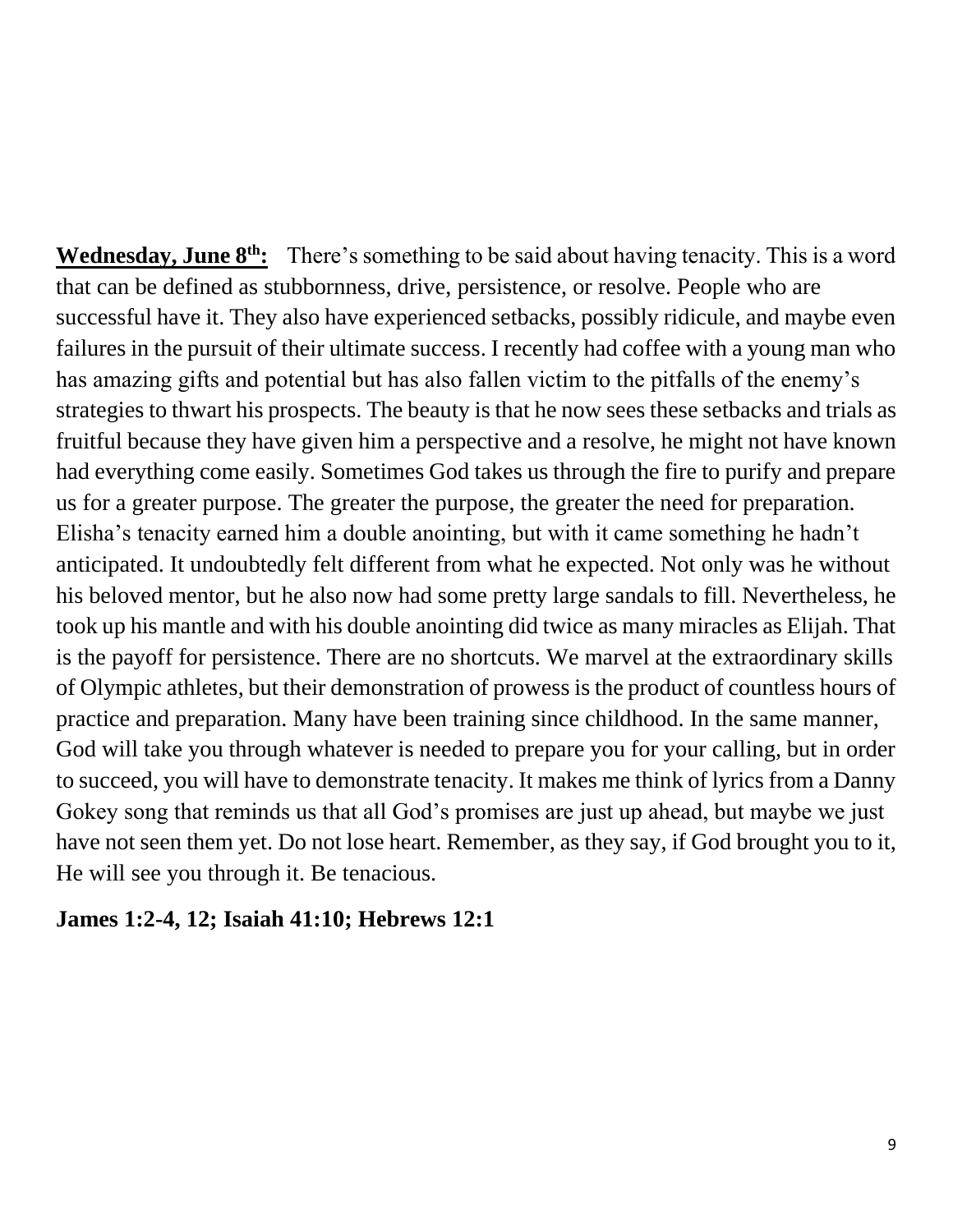**Thursday, June 9<sup>th</sup>:** When I have read the story of Ruth, I have tended to focus so intently on Ruth and how she faithfully and emphatically aligned herself with her mother-in-law Naomi that I missed some things about Naomi. Her name actually means pleasant, but when she returns to her own people, she tells them she wants to now be known as Mara, or bitter because she complains that the Lord has dealt very bitterly with her and has brought her home empty! Pause for just a moment there and put yourself in Ruth's sandals. She has literally left everything she has ever known to stay with and comfort Naomi with the very familiar, "Where you go, I will go, and where you lodge, I will lodge. Your people shall be my people, and your God, my God. Where you die, I will die, and there I will be buried. Thus, may the Lord do to me, and worse, if anything but death parts you and me." Not only that, but God has also positioned Naomi to be associated with the lineage of the Messiah. Empty? Bitter? Naomi is a classic example of seeing the glass as not even half full but empty. If only she could have had the same faith as her heathen daughter-in-law in the plans of her God. I'm not discounting in any way the tragedy that Naomi had experienced, but no matter what we encounter we need to keep our eyes focused on the author and perfecter of our faith. We can't see the ultimate outcome, but we need to trust the One who does. Whatever trial you may be facing now or will face in the future, remember that the story isn't finished, and Your loving Father has plans for you that are always for your good. Let Him fill your cup.

#### **1 Peter 1:3-9; Hebrews 12:1-3**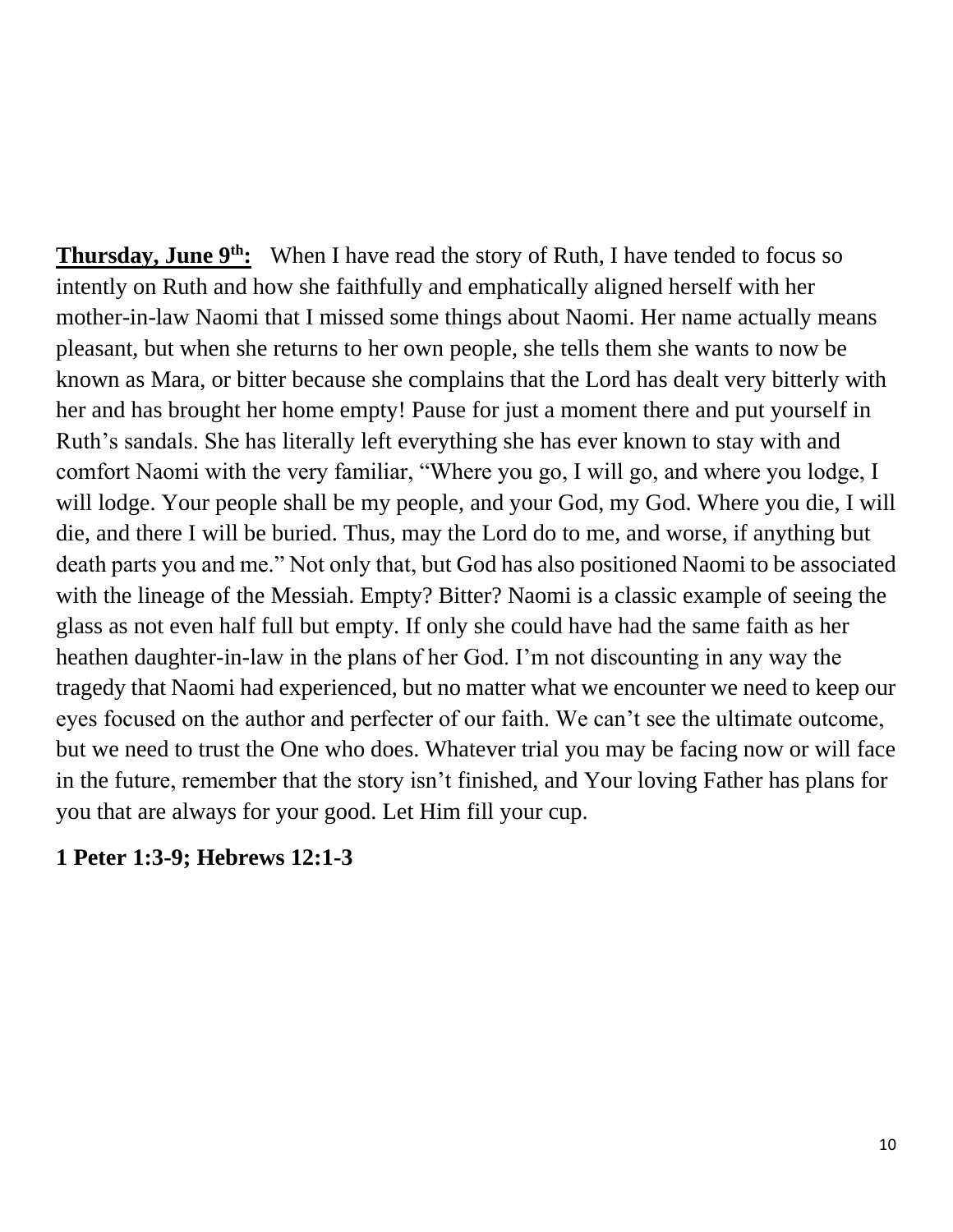**Friday, June 10<sup>th</sup>:** GOD'S DESIGNER CLOTHING - I have clothed you in heaven's finest garment. I have given you a robe of righteousness that you can wear. You are chosen and worthy to wear this robe, not because of any of your good deeds but because your sins have been forgiven by the shed blood of My Son, Jesus Christ. There is nothing you can do to earn that righteousness. The word says "We are all infected and impure with sin. When we display our righteous deeds, they are nothing but filthy rags. Like autumn leaves, we wither and fall, and our sins sweep us away like the wind." (Isaiah 64:6 NLT) You wear this robe by faith knowing you are now a new creation. You have favor with Me. The path before you will continue to shine brighter and brighter as you seek Me and follow Me. I will be a sun and a shield for you. I have chosen you. I loved you even while you were, yet a sinner and you had no thoughts of Me. I will not withhold any good thing from you. In My Kingdom, you go from glory to glory. You are being conformed to the image of Christ. When Jesus was nailed to the cross all your guilt was laid on Him. You are no longer condemned. He paid the penalty for your sin, and He has forgiven you. "For our sake, He made Him to be sin who knew no sin, so that in Him we might become the righteousness of God." (2 Corinthians 5:21 ESV)

# **Isaiah 61:10, Psalm 84:11, Romans 5:8, Proverbs 4:18, 2 Corinthians 3:18, Romans 8:29, Colossians 2:14**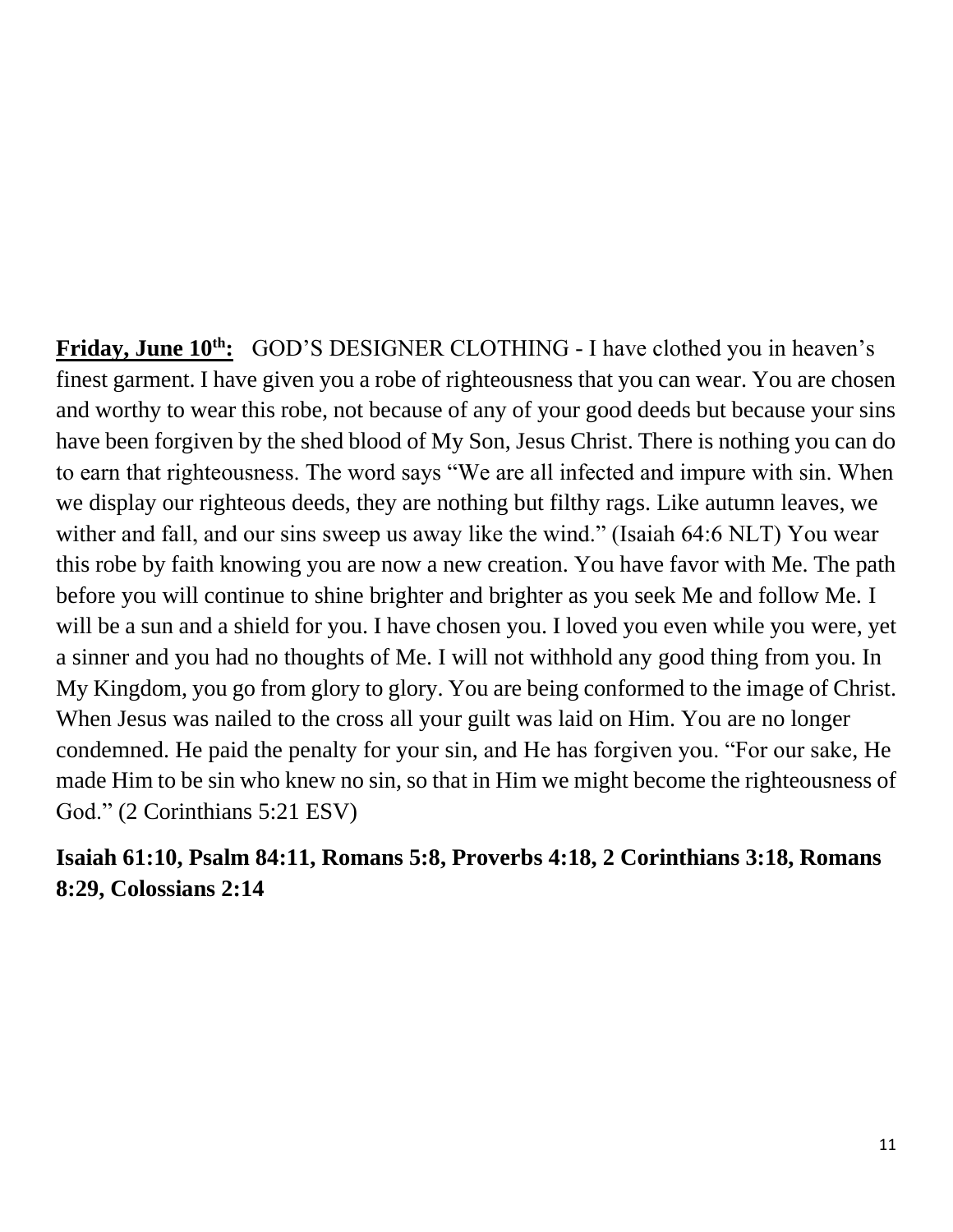**Saturday, June 11<sup>th</sup>:** I remember reading about a man who was asked if he would genuinely want to know God's will for his life no matter what it was that God wanted to do through him. The man's answer was brutally honest, and quite frankly is one that many of us might give if we were also totally honest. His answer was a flat-out no because he said that he would rather not know everything God wanted him to do. That way, in the end, he could honestly answer that he had no idea God had so many things that He expected or wanted this man to do. Deniability. Many of us are either afraid that we will ask, and He won't answer, or worse, He will tell us something we would rather not do. The idea of total surrender terrifies us because we know our own limitations and we're not entirely convinced that we really can do all things through Him who strengthens us. Additionally, there's a part of us that values comfort and conformity over conviction. What might people think if we took that leap of faith? It is so much safer to blend in and most of us have a predetermined picture in our minds of what our personal walk of faith should look like. But then, that is not really a walk of faith, is it. (No question mark  $-$  it's a rhetorical question!) We have the promise of the Holy Spirit to guide and empower us for anything that may be required of us. If we truly believe that His plans are best and that He has equipped us for every good deed which He prepared beforehand for us to accomplish, then it would be a serious breach of faith to not ask and act. We live in earth suits and are all subject to doubts and fears at times, but do not ever let that stop you from pursuing the "impossible dreams" that He puts in your heart. As we have learned, far better to suffer some setbacks in chasing after something grand than to reach the end and discover with regret all those things we might have achieved had we not allowed our misgivings to keep us stuck in the mundane. Have faith in your incomparable power source. Don't forget about Holy Spirit – He has not forgotten you.

#### **Luke 11:9-13; John 16:13; Ephesians 2:10**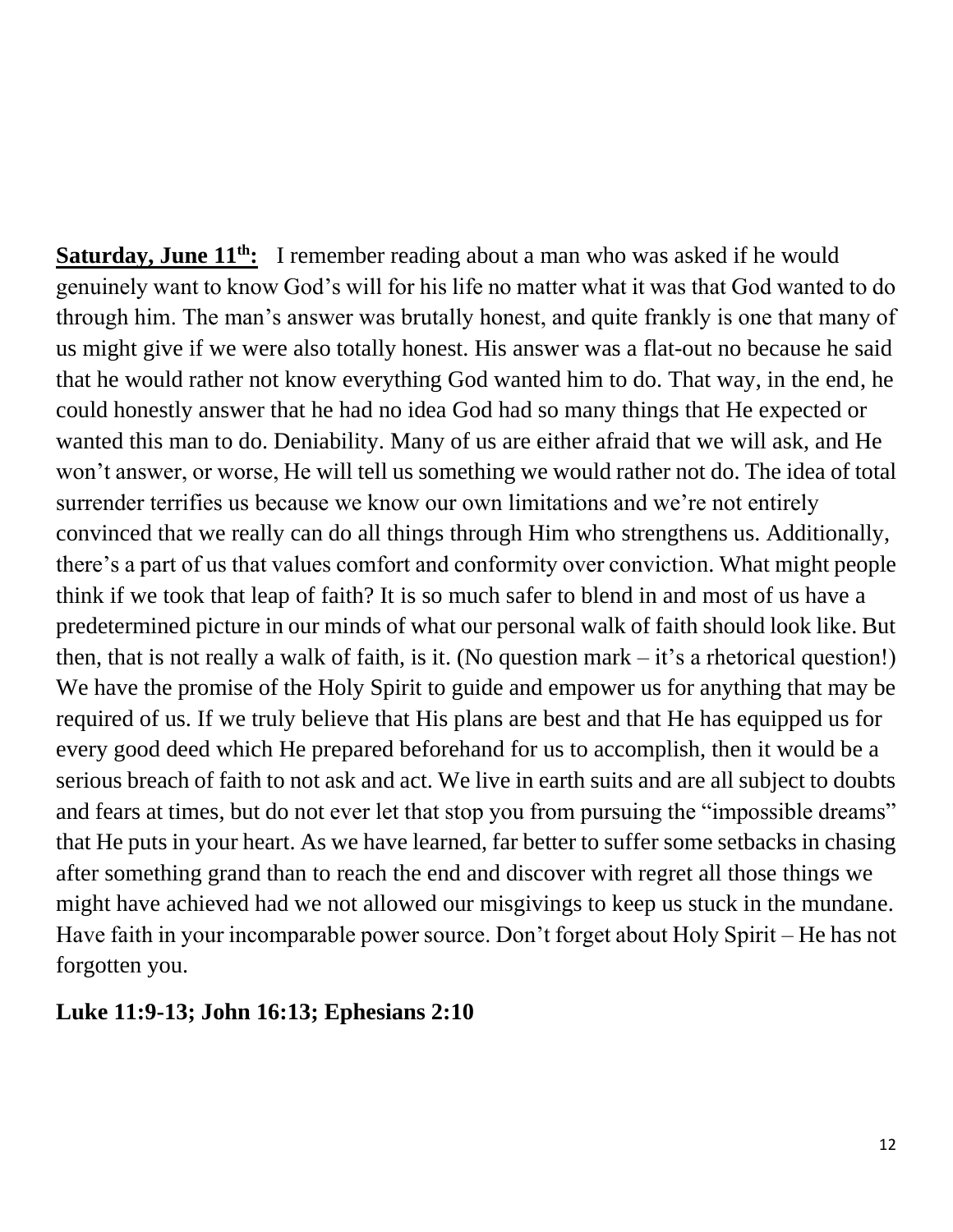**Sunday, June 12th:** We all will at some point in our lives go through very difficult times when we may feel like everything is collapsing around us. There is an expression that is sometimes used to express what we feel – it is called hitting rock bottom. This expression comes from mining and refers to the layer of rock that is reached once the supply of minerals being taken from the mine has been used up. Although hitting rock bottom is intended to express a place of utter hopelessness, for Christ-followers it is exactly where He wants us to be. At first examination that may sound like a harsh and heartless statement, but if you really think about it, if we've "hit rock bottom" then it means we are finally standing on the solid rock, and there is no safer place we could possibly be. It is the point where we realize that we have exhausted every other source at our disposal and reached the point where we realize there is only one direction left and it is up. And because we know that Jesus our Savior, the rock on which we stand, has never left our side, we also know that He will raise us up to where we need to be. Psalm 18 tells us that He is our rock and fortress in whom we can take refuge, our shield, the horn of our salvation, and our stronghold. Horns symbolically represent strength and power, so to call Him the horn of our salvation assures us that He not only has the desire but also the power to save us. So, the next time the enemy tries to tell you that you have hit rock bottom, remind him that the power of that rock on which you are standing has overcome the world and you have never been safer or cared for. You are standing on a firm foundation against which the gates of Hell will not prevail, God still has a perfect plan for your life, and you're right where you need to be.

#### **Deuteronomy 31:8; Psalm 18:2; Matthew 16:18**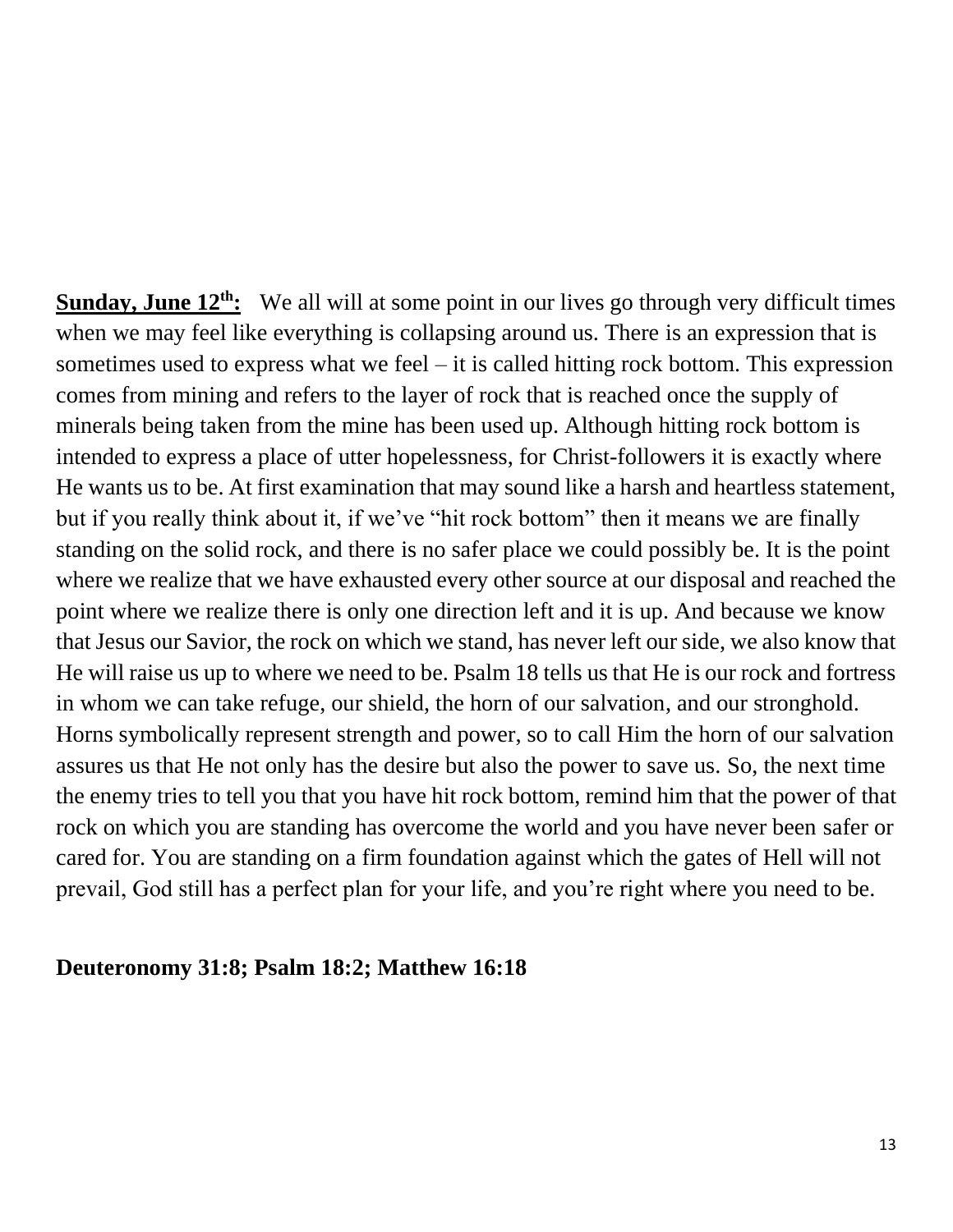**Monday, June 13th:** We all know the expression that hindsight is 20-20. It is easy to look back and see how things have fallen into place – the "everything happens for a reason" revelation we can embrace once we have seen how it fits into the grand scheme. But how much more profitable might it be for us if we could see, or to put more precisely if we would visualize the end from the beginning. It is the stuff that faith is made of. It is what Abraham had when he obediently made the trek up the mountain in the land of Moriah to which God had directed him and prepared to offer up his only son – the son through whom God had promised to bless the nations. God had laid out His plans for Abraham's legacy. His directive was to leave his home and go to a land that God would show him. God then told him that his descendants would be aliens in a foreign land, would be enslaved for 400 years, and after that, they would inherit the land to which Abraham was being sent. The fulfillment of the promise would never be seen with Abraham's eyes, but his spiritual eyes saw the end, and because he believed in God's promise, he was willing to look beyond his own comfort and obey, even if meant releasing to God what he understood as being the means to fulfilling the promise. His reward was eternal. He is the father of our faith – not a bad legacy. We may never fully know exactly how the pieces will all fall into place, but if God had given us a dream  $-$  a directive  $-$  then we need to look beyond the physical realities and envision with our spiritual eyes an outcome that will glorify God and will further His kingdom. That's something I would like to be a part of. Lord, help us to be willing to walk more by faith than by sight.

#### **Proverbs 3:5-6; Hebrews 11:1-2, 6, 8-10**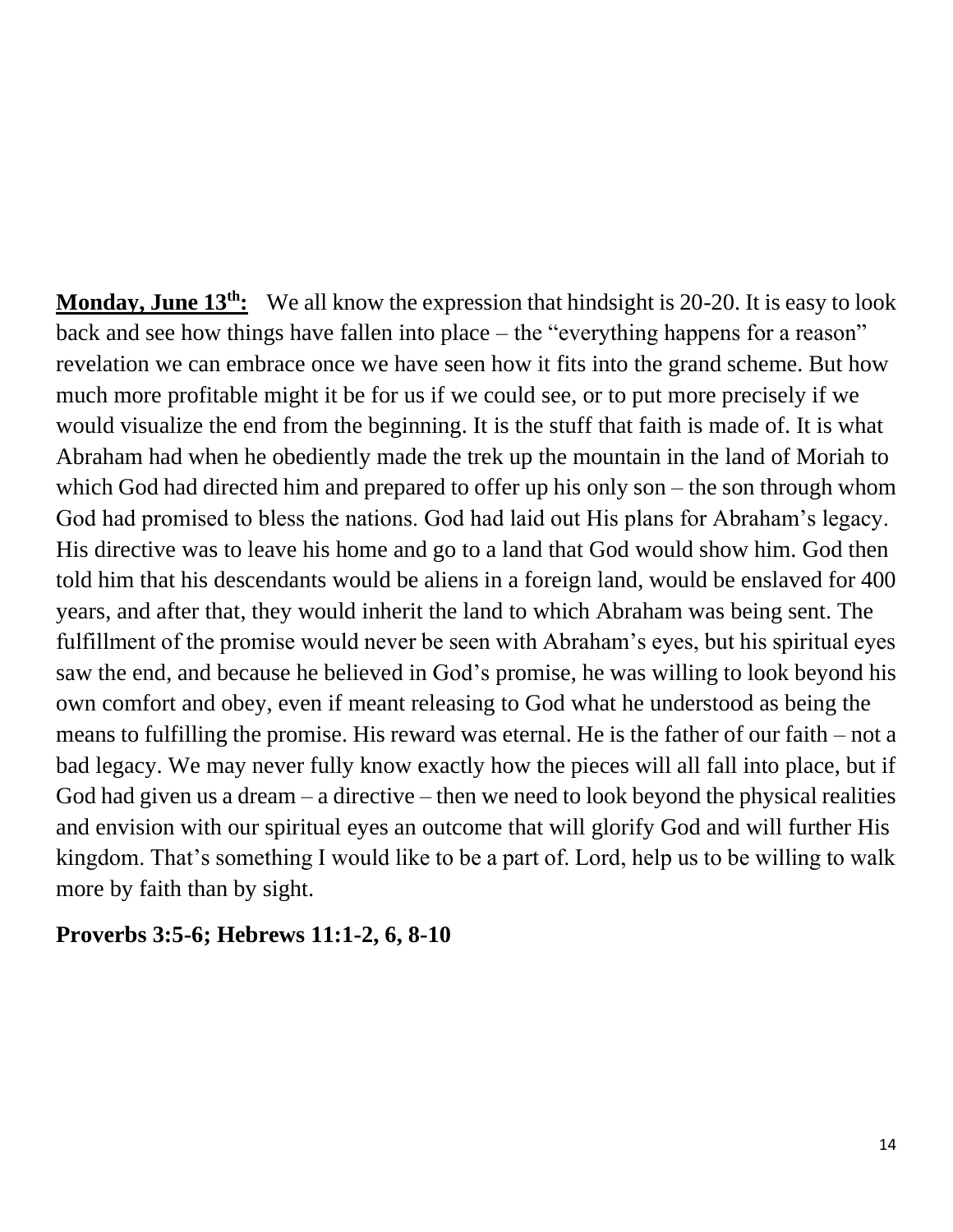**Tuesday, June 14th:** One of the reasons prisoners are assigned numbers when they are incarcerated is to dehumanize them and strip them of their identity. Psychologically this makes it easier for those in authority to control them. Within their own ranks, they can establish a sense of individuality, but to the prison guards, they are just a number. Their identities have been taken from them. This is the same tactic the enemy is using on so many, especially with our youth. He has convinced them to question how God has created them and their purpose in life as something other than how they were created, in the womb. This has stripped them of their God given, true identities. They have become his prisoners and he is constantly reinforcing the lies that if they listen to him, they will be happier. He has convinced them that if there really is a God, then He made a mistake when He assigned their gender and purpose. It is the systematic erosion of confidence in, or any acceptance of the truth and authority of the Bible and it is not only an attempt to rob God but a blatant act of defiance against His sovereignty. They are led to believe that "following the science" is the sophisticated approach to enlightenment until it comes to biology; then the lines become rather fuzzy. That is how deception works. Pray against this evil lie of the enemy and that those imprisoned by his false and empty promises of fulfillment will be set free to discover their God-ordained identities and destinies. His plans are always for our welfare to give a future and a hope.

#### **Mark 10:6; 1 Corinthians 6:17-20; Jeremiah 29:11-13**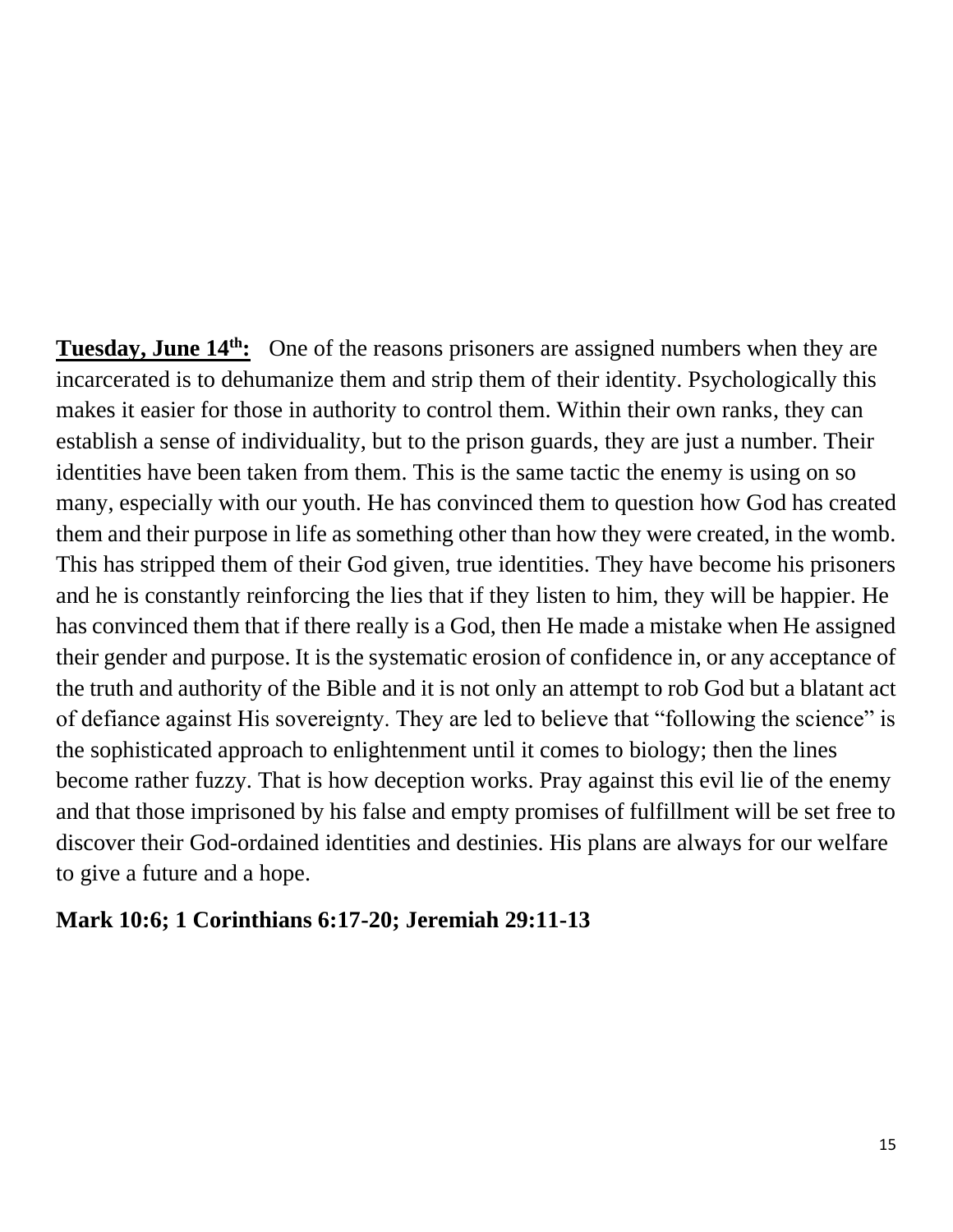**Wednesday, June 15th:** TRUE SATISFACTION - The world has such a strong pull-on souls to constantly seek out new thrills and new experiences; searching for satisfaction that is so fleeting. What the world offers as satisfying just keeps us thirsting for more. Jesus encountered a woman at the well who has had five husbands and was now with a man who was not her husband. She was coming to the well to draw water. Jesus said to her "Everyone who drinks this water will be thirsty again, but whoever drinks the water I give them will never thirst. Indeed, the water I give them will become in them a spring of water welling up to eternal life." (John 4:13-14) True satisfaction is found in the one who has the living water. The woman who was at the well said to Jesus, "Give me this water so I will never thirst again." (John 4:15) Jesus brings joy when we drink of His living water. Are you thirsty? Has the world left you empty and dry? The answer to quench your thirst comes from the living water. Jesus, the living water, with outstretched arms simply says to come to Him if you are weary and tired of searching. He is a friend who will never leave you or forsake you. He will be with you in good times and in times of trouble. Let Him fill your longing soul and bring peace to your heart. Jesus is "The way, the truth, and the life. No one can come to the Father except through Me." (John 14:6) Are you at the end of your illusive searching? Then, look to Me, the author of faith to fill that emptiness in your soul. Come to Me, and drink of the living water and you will never thirst again.

#### **Matthew 11:28, Deuteronomy 31:8, Psalm 107:09**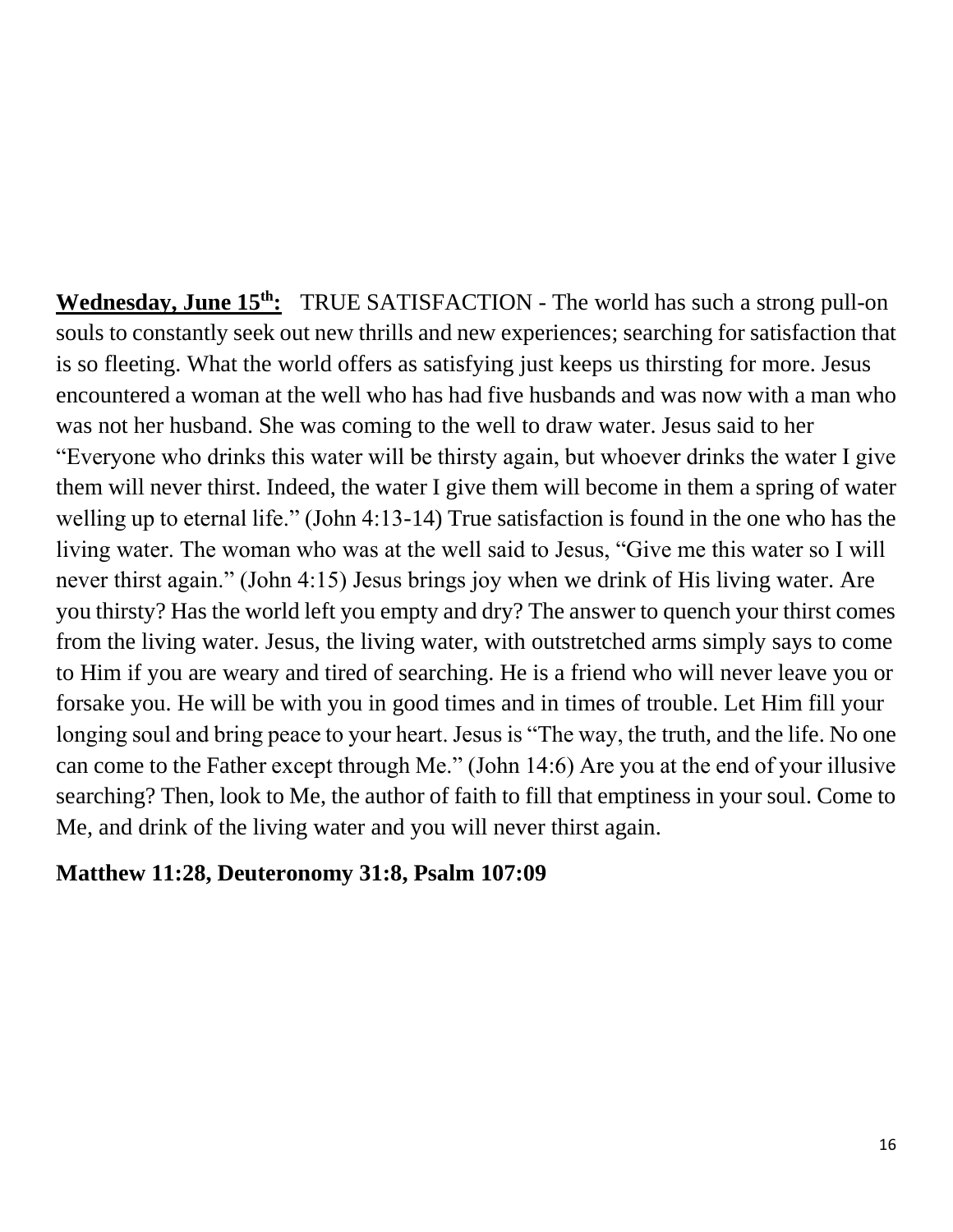**Thursday, June 16th:** Do you ever find it interesting that God asks questions? After all, He is omniscient, so He obviously is not asking us to somehow enlighten Him. The first recorded question He asks is in the book of Genesis in the garden when He calls out to Adam, "Where are you?" That question and the two that follow were not to help God get a clearer picture of what had transpired. Instead, they were meant to bring Adam and Eve back into fellowship with Him and to reveal to them His sovereignty over all, and His love and mercy. Adam was hiding from God because he knew he had gone against God's one rule, and he was ashamed. God's command had been for their own good, yet their disobedience only meant they would forfeit the perfection of the garden and not the fullness of His love. He still asks that question of us when we are wandering from what we know is right. It is foolish for us to think we can hide from Him, and it is a lie for us to believe that our disobedience will cause Him to love us any less. One book later we encounter Moses, the reluctant deliverer of God's people. God has laid out His entire plan for setting the Israelites free from the oppression of Egypt by the hand of Moses, and Moses doubts God's choice of him and argues that they won't believe him or listen to what he has to say. So, God asks him, "What is that in your hand?" All Moses has is his shepherd's staff, but when God tells him to throw it to the ground, it becomes a serpent; and when He tells him to pick it back up it became a staff again. We often may feel inadequate to accomplish anything and we have nothing to offer. What He wants us to remember is that all He needs from us is a willingness to be used by Him; He will do the rest beyond anything we could even imagine. And then there is the question that Jesus asked Peter not once but three times. "Peter, do you love Me?" Jesus, of course, already knew that Peter loved Him, but Peter needed to think about it and say it aloud to confirm that even though he had really messed up he really did still love Jesus. This interaction also opened the door for Jesus to remind Peter that he still had an important assignment in the kingdom, but Peter needed to be reassured that the relationship was still intact. Just because we fall short doesn't mean we no longer love Him, but the enemy would love to convince us otherwise. Because He loves us so fiercely, He is always standing at the door knocking, asking us to reaffirm our love for Him – not to convince Him but to remind ourselves. **Exodus 4:1-5; 2 Timothy 2:13**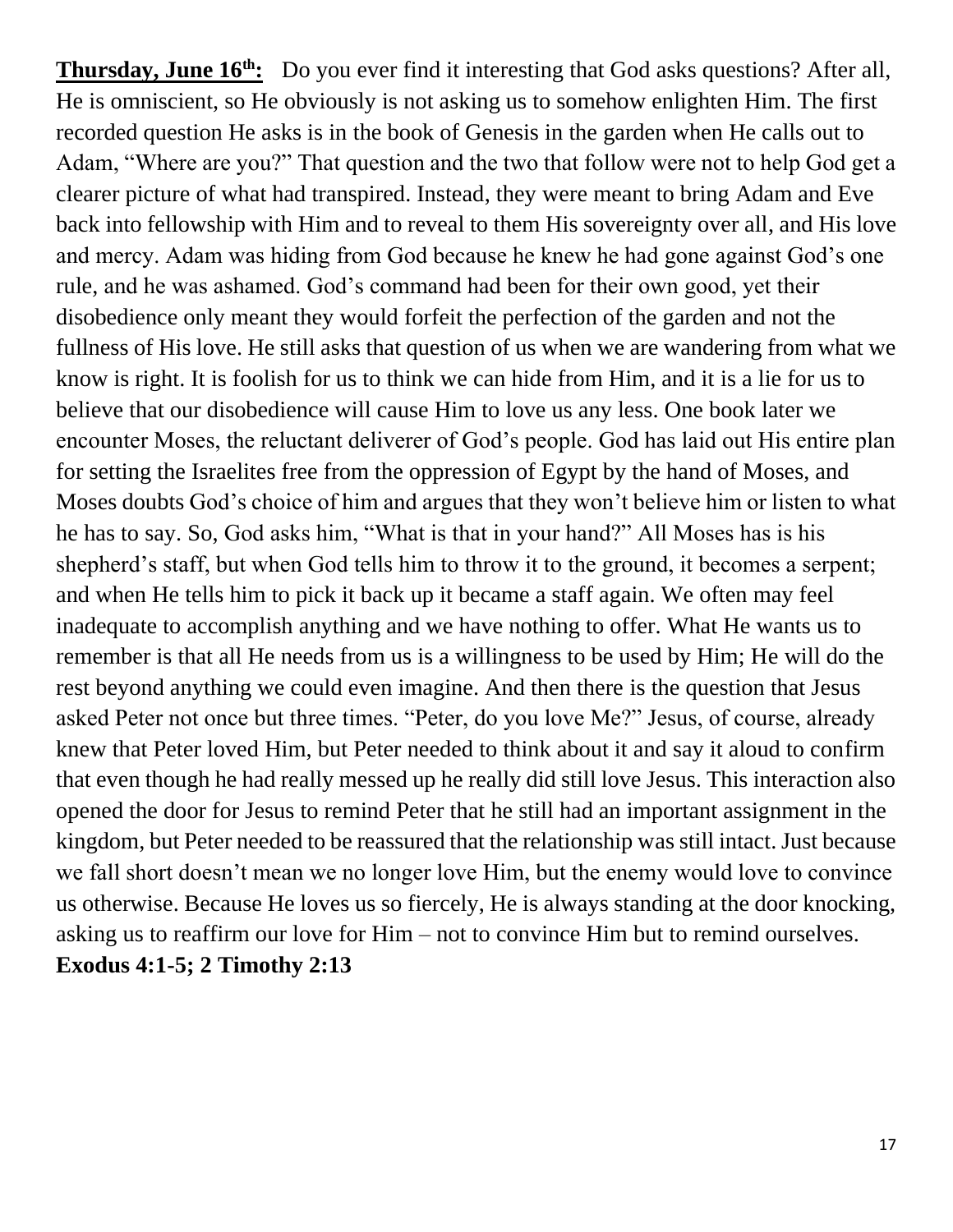**Friday, June 17<sup>th</sup>: His hands shall finish it. Zechariah 4:9 "I do not know if I agree** with that" is a phrase I hear over and over. It represents a judgment based on that speaker's experience. Recently, I heard about some advice Pearl S. Buck gave a group of college students. This Nobel Prize-winning author told them that it was exciting to start a book and wonderful to finish, but the middle part - well that was a challenge. My children were adorable as babies (isn't every baby adorable?). But babies grow up into children who need discipline and can cause pain. A change may seem the answer to a situation. But whether it is a relationship or a job, the romance can wear off and disillusionment may begin to affect your thinking. You may even begin to think it's not worth it. If Pearl Buck had given in to those thoughts, *The Good Earth* would not have been written and she would not have won a Nobel Prize.

The Apostle Paul has given us pretty much the same advice by comparing his life to running a race. The thrill of the start soon became a series of beatings and imprisonments. But he persevered with little or no support at times. But he understood time, hard work, and personal sacrifice were the price of success. Paul's example points out that sometimes the price may be too high, or it may be that God wants you to change direction. Quitting is not always failing. Failing is not asking God for direction and help. You may not win a Nobel Prize; but staying focused on Him will lead to the greatest success of all: eternal life.

Father, I thank You for setting the tasks you have prepared for me and for the promise of helping me to finish them. Thank You for getting me over the hurdle of thinking that continuing with You wasn't worth the price.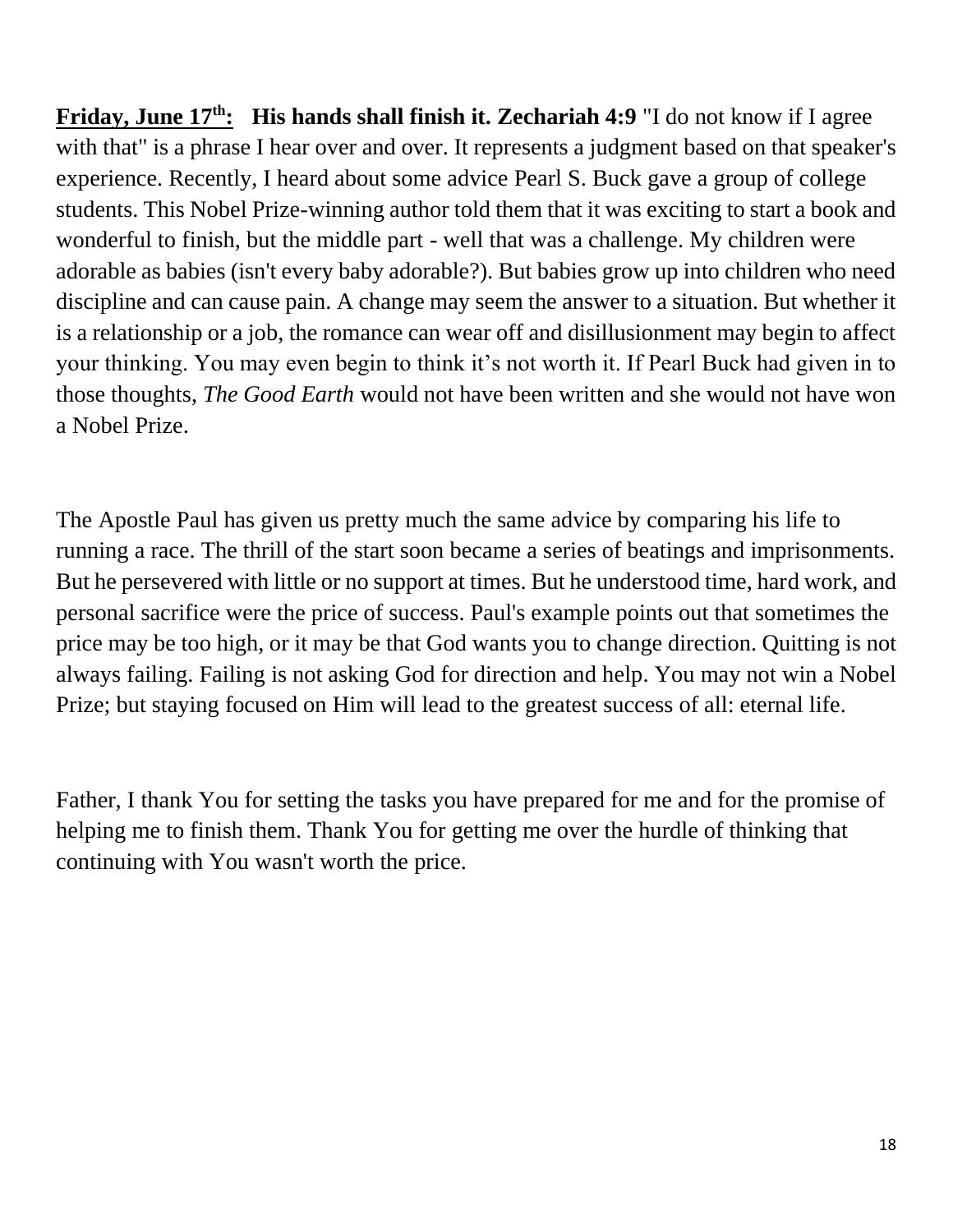**Saturday, June 18<sup>th</sup>:** The prophet Malachi informed us of what was going to take place in the latter days, and I want to quote the way it is expressed in *The Message*: "'Look! I'm sending My Messenger on ahead to clear the way for Me. Suddenly, out of the blue, the Leader you have been looking for will enter His Temple – yes, the Messenger of the Covenant, the one you have been waiting for. Look! He is on His way!' A Messenger from the mouth of God-of-the Angel Armies. But who will be able to stand up to that coming? Who can survive His appearance? He will be like white-hot fire from the smelter's furnace. He will be like the strongest lye soap at the laundry. He will take His place as a refiner of silver, as a cleanser of dirty clothes." He is coming to refine His church to prepare the way for His return. When gold is mixed with other metals or alloys it becomes hardened and more susceptible to corrosion. To remove the alloys, the gold is melted at extremely high temperatures and mixed with flux which breaks down and lowers the melting points of the other materials and causes them to rise to the top so they can be skimmed off. Sin is the alloy that we have increasingly allowed into our lives, and the result has been a hardening of our hearts and a greater vulnerability to the tarnishing and deterioration of our Christlikeness. So, what is the "flux" that will purge us? The answer can be found in 1 Peter 1:6-7. Paul tells Peter that for a little while, if necessary, he may be distressed by various trials *so that* the proof of his faith, being more precious that perishable gold, even though *tested by fire*, may be found to result in praise and glory and honor at the revelation of Jesus. (Emphasis added) He even tells Peter he should greatly rejoice because of the intended outcome of the testing. When we look at it that way – Covid, inflation, lawlessness, government overreach – they can all be interpreted as part of the testing or purging process. The greater the amount of contaminants, the greater the heat required to accomplish the refining. And James tells us to consider it all joy when we encounter these trails because if we persevere, there will be a perfect result and we will then be complete and not lacking. That is something to rejoice in. Let us be refined to the purest state in order to reflect Him.

#### **Isaiah 1:25-26, 48:10-11; Malachi 3:1-3; James 1:2-4**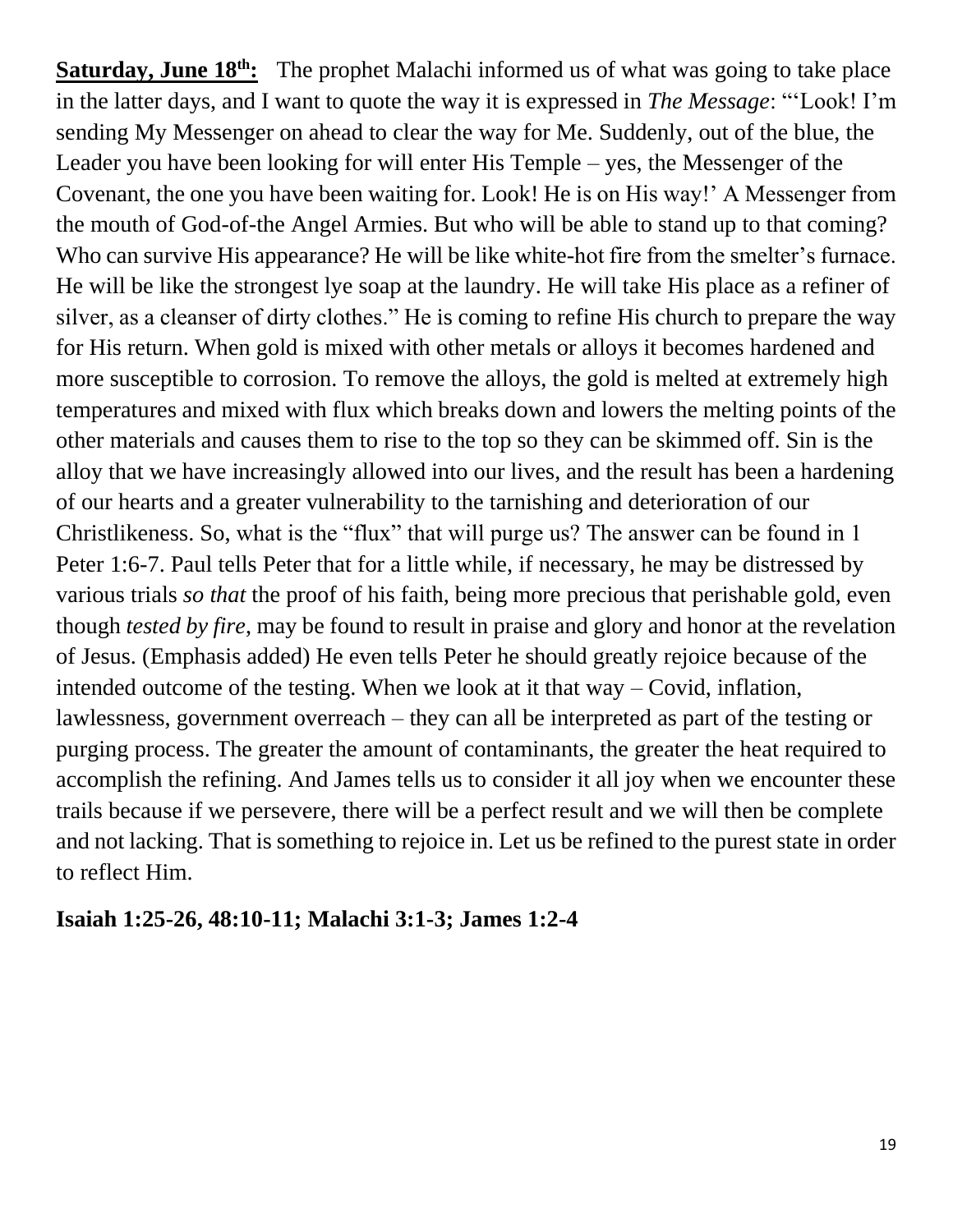**Sunday, June 19th:** Happy Father's Day to all the fathers. Take some time today to express gratitude to the men who have helped shape your life. Whether they are your biological father, a grandfather, a stepfather, or maybe someone who played a significant role in mentoring or caring for you – whatever part they played in pouring into your life, let them know that you appreciate them and acknowledge the sacrifices they made on your behalf. Maybe today is a difficult one for you because your father is no longer with you and the void you feel is almost crippling. Or maybe your memories of your father are not pleasant ones because of abuse or absence. Whatever your circumstance, know that you have never been alone, and you have a perfect and loving heavenly Father who will never leave you. Despite any possible shortcomings in your earthly father, you can still celebrate your eternal Father and experience His peace and strength in your brokenness. And if you were blessed with a father figure who makes your heart smile, be intentional about letting him know how thankful and appreciative you are for him and for all he did and is probably still doing to pour into your life. And don't forget to also thank God for being a perfect Father.

#### **Exodus 20:12; Malachi 4:6; Romans 8:15; 1 John 3:1**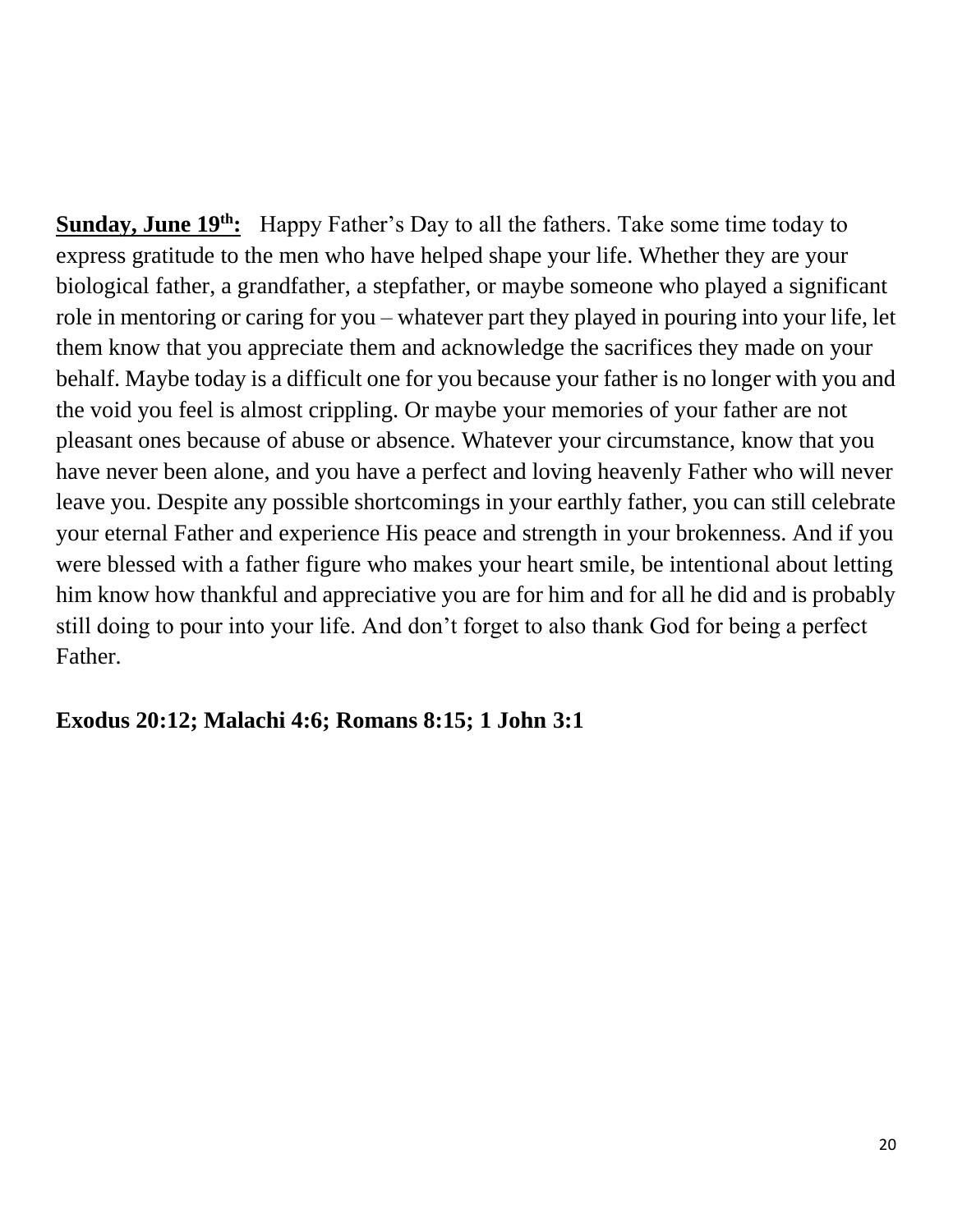**Monday, June 20th:** I Am The Resurrection...and Love. I had a friend who often shared the story of his fatal heart attack. It wasn't a story of pain and suffering. It wasn't even a story of his miraculous healing when his failing heart was revived. Rather, the story he shared was of the feeling he had while he was clinically dead. All he could feel was an overwhelming sense of love. Not long before this incident took place, Tom had accepted Jesus Christ as his Lord and Savior. This incident served to affirm his faith and his hope in the eternal life that Jesus promises. 1 Corinthians 13, also known as the love chapter, reminds us of the power of faith, hope, and love - emphasizing that love is the greatest of them. And1st John tells us that God Himself is love.

Tom's story is unique as very few people have gone through an experience such as this. Lazarus - whom Jesus raised from the dead - comes to mind. I often wondered how Lazarus reacted after Jesus brought him back to life. Did Lazarus resent being snatched away from Heaven? But as I reflect on Tom's testimony, I believe Lazarus may have been grateful to have the opportunity to share his experience. Most certainly he did not fear death for he knew firsthand what awaited him when that moment came again.

After his new lease on life, Tom loved to share his testimony of faith, hope, and love to everyone who would listen. Tom has since passed on to live in the Presence of God himself. No longer does he need faith and hope because he is experiencing the presence of Love itself - a love that was always there. A love that is always there. A love that will always be there.

Read: **1 Corinthians 13, 1 John 4:16, John 11:25-26**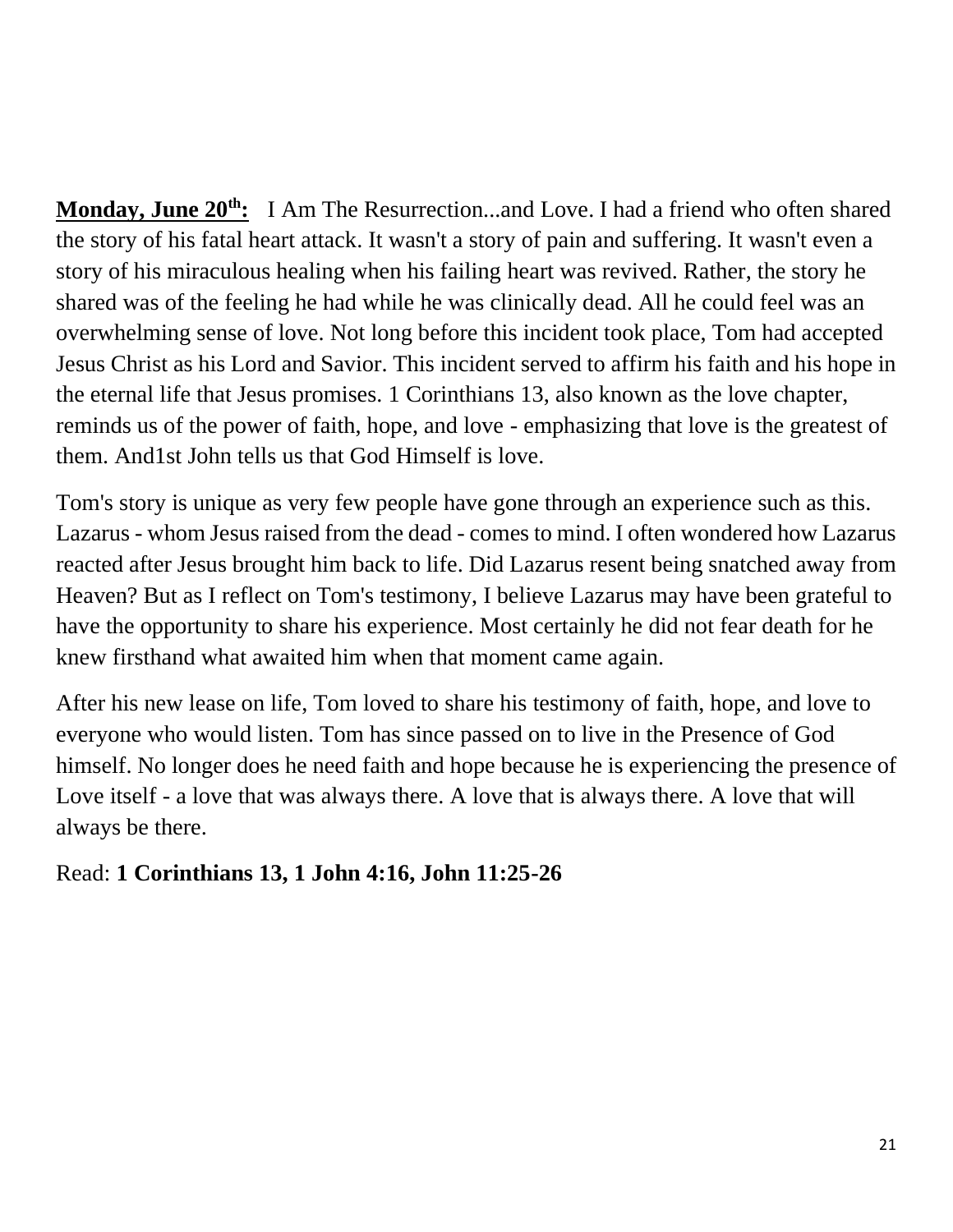#### **Tuesday, June 21st:**

I have a bookmark in my Bible that I intentionally read before I begin reading the Word. It isn't a pretty bookmark or even one that was purchased in a store; it's a reminder I wrote to myself on a scratch piece of paper. It simply reads: eyes to see, ears to hear, a mind to comprehend, a heart to receive, a will to obey. This needs to be my approach to His Word. In reality, this should characterize my degree of attentiveness in every conversation I have, but I especially want to be intentional in how I approach what the King of Kings and Lord of all creation has to say to me. I don't want to just skim over things because I don't see them as relevant. That doesn't mean I think I should memorize the entire genealogy of every patriarch, but I hope I will consider why God would choose to list them. What that speaks to me personally is the fact that there is an intrinsic value to every individual in His eyes, and even if nobody else ever remembers their names – He does. That encapsulates the first three reminders: see, hear, and seek to comprehend. The last two are far more personal and challenging. I need a heart that is tender and receptive to both correction and affirmation. In His hesed love – His relentless,

constantly-pursuing, lavish, extravagant, unrestrained, furious love – He will redirect me when I'm headed in the wrong direction and He will also remind me that I really am fearfully and wonderfully made and I am precious in His sight no matter what outside influences may try to tell me. And finally, perhaps the most difficult is the will to obey. I can dutifully nod my head in agreement with directives on how to walk in obedience, but it takes more than intellectual assent. Unless I choose to follow the path, He's telling me to take, I'll never accomplish what He desires for me, and His plan is always the best. Complete fidelity to His word is not always easy or fashionable, but the ultimate outcome will never disappoint. Perhaps Robert Frost did not intend this particular interpretation to the final line of his famous poem "The Road Not Taken," but it applies: "…Two roads diverged in a wood, and I - I took the one less traveled by, and that has made all the difference." My challenge is that we would pray for enlightenment and an open mind and will before we ever even open our Bibles. You may discover that it makes all the difference.

#### **Joshua 1:8; Psalm 119:18, 105; 2 Timothy 3:16**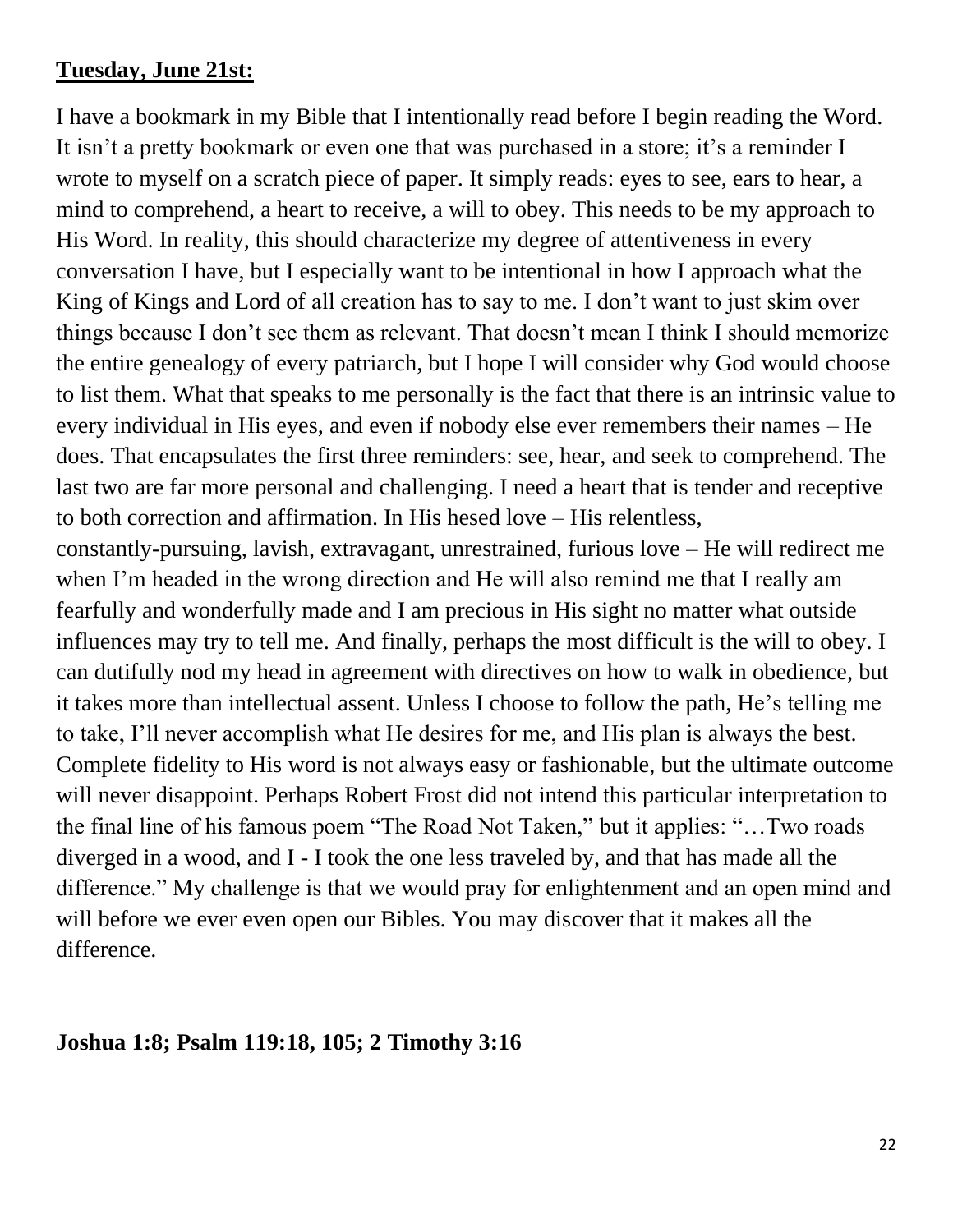**Wednesday, June 22nd:** THE MEETING PLACE - I created you in My image. I have chosen you to live in fellowship with Me. If you want to live close to Me you will have to seek Me with all of your heart. You will have to choose the narrow path that leads to life. My desire is that you would have life and have it more abundantly. Keep seeking Me and I will speak to you, lead you and guide you like a gentle shepherd who tends to his sheep. If you stay in My word and hide My word in your heart, you will gain wisdom and knowledge. I delight to reveal Myself to you in My word. My word has mysteries hidden from the world but in plain sight for My children. Let Me show you spiritual treasure that will delight your soul and open your eyes to the mysteries of My Kingdom. My word "is alive and active. Sharper than any double-edged sword, it penetrates even to dividing soul and spirit, joints and marrow: it judges the thoughts and attitudes of the heart." (Hebrews 4:12) My word will guide you so that you will not stumble. Let My word dwell in you richly. My word has the power to transform your thinking and break off the old worldly thoughts and attitudes. I want to meet you in My word. Spend time in My word and your soul will find a deep treasure. I will open My word to you that you may glean from it. Ask for revelation as you spend time in the word. Let Me open your spiritual eyes and ears. Come to the meeting place and draw near to Me and I will draw near to you.

# **Genesis 1:27, Matthew 7:13, John 10:10, Jeremiah 29:13, Proverbs 2:6, Mark 4:1, Psalm 119:105, Colossians 3:16, Romans 12:2 Ephesians 1:17, James 4:8**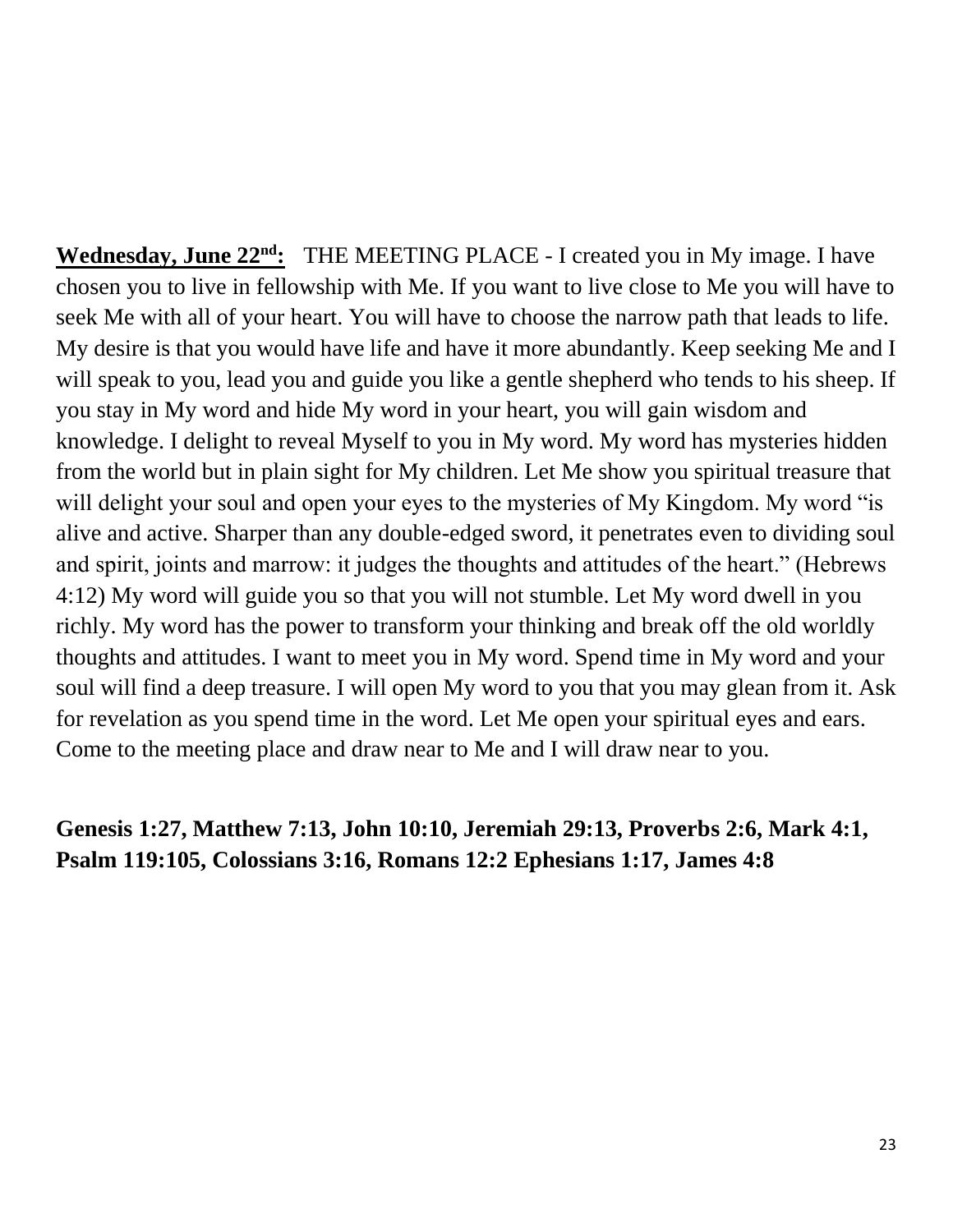**Thursday, June 23rd:** According to a piece on the Newsy channel, there is a "new" trend to help relieve tension and reportedly promote healing for everything from rashes and migraines to infertility. It is called moon bathing, and in practice, it is very similar to sunbathing. You simply lie on a blanket or a chaise lounge under the moon to soak up some moonbeams as opposed to rays. The idea however is to "drink in the cooling lunar energy" and meditate. It is actually based on an ancient practice of moon worship from the early cultural rituals of India, China, Egypt, and Arabia, as well as Celtic and pre-pagan people. There is such a commercial aspect to this that you can even buy special moon-gazing goggles to wear while you bask in the moonlight and sip on marketed lunar libations! People really are that desperate, but it is only because they do not yet see how dangerous and misleading this can be. They are looking up for their answers, but the enemy has duped them into believing their help can be found in creation rather than **The Creator**. They are nearsighted. This should not come as a surprise. The Bible is clear that He has made Himself unmistakably seen through creation, but in their flesh, they have refused to acknowledge or honor Him as God, and professing to be wise, they have become foolish! What begins as a seemingly harmless exercise is the doorway to deception and destruction. We need to be keenly aware of the lies that can lead us or others away from the Son and into darkness. Our call is to lovingly reflect the true light to others so they will see the true source and seek Him only.

#### **Deuteronomy 4:19; Romans 1:20-21**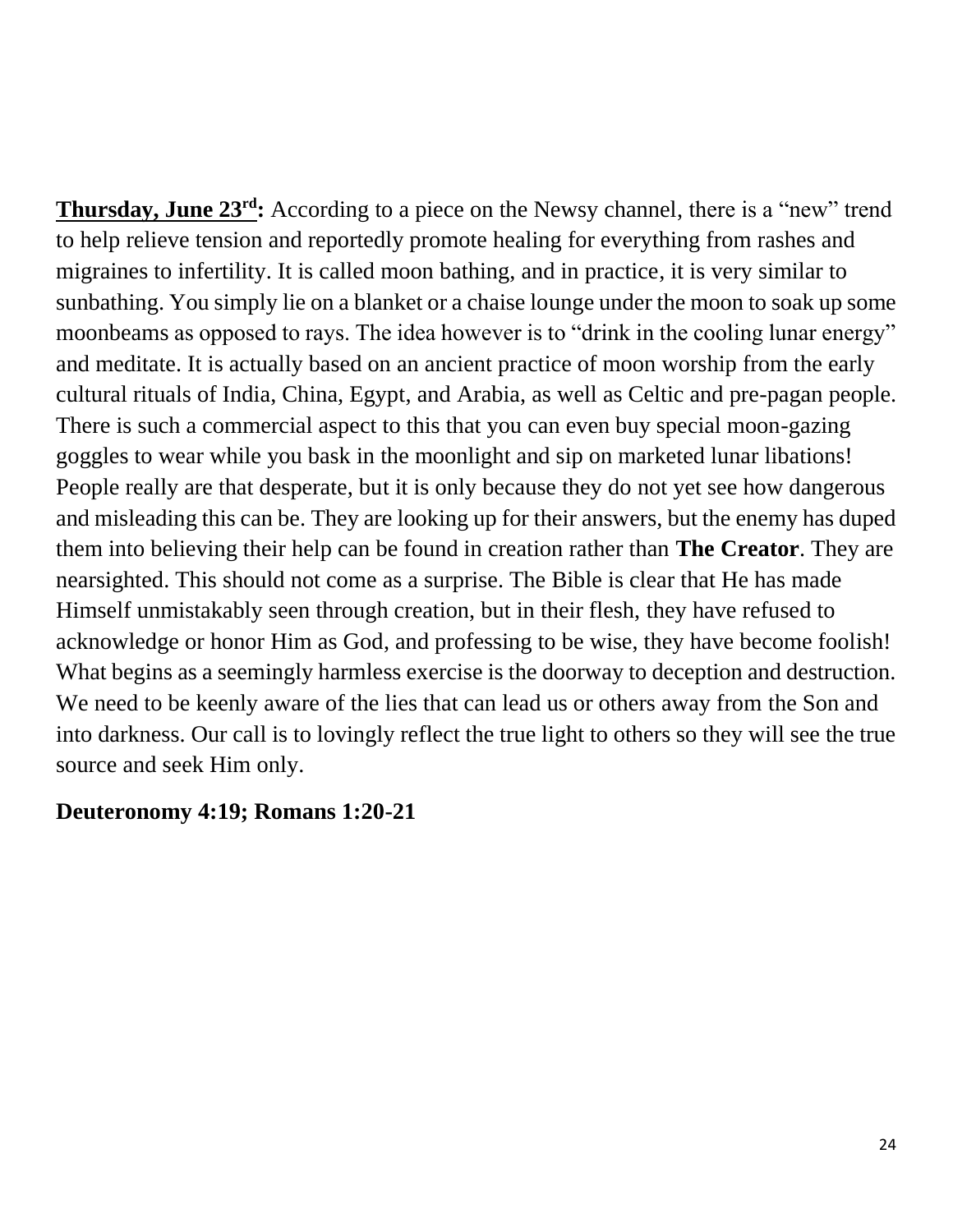Friday, June 24<sup>rd</sup>: Our niece is a chaplain with Healthcare Chaplains Ministry Association and she shared the following story with us about a recent encounter she had with one of those to whom she had been ministering:

 "I might go to hell." I had just finished reading Revelation 19-21 to a hospice patient and I was surprised by his words. "What makes you say that?" I asked him.

 "Well, I imagine everybody thinks they're going to heaven, but the truth is that some people are going to go to hell. I don't imagine we all get to heaven. We are all going to die. I will have to wait and see."

"Well, you know," I told him, "there is a way to have assurance you will be with God in heaven."

 "I don't know; I've tried to be a good person but I'm not going to judge myself. Only God can judge me." I looked back over the chapters I had just read and my eyes fell on chapter 21:8. "As for the cowardly, the faithless, the detestable, as for the murderers, the sexually immoral, sorcerers, idolaters, and all liars, their portion will be in the lake that burns with fire and sulfur, which is the second death." I reread this list and told him honestly: "You know, I see myself in this list."

 The man seemed surprised. I continued, "What person has not been a liar? What person has not been sexually immoral and an idolater? What person has not been a coward? If anyone is being honest, they will see that they themselves deserve to be written on this list." At this point, the rest of the patients sitting nearby were also listening intently. "Because you and I are on this list is the whole reason Jesus came to die." As I explained the "Good News" of Jesus to this man he began to nod in agreement with everything I told him.

"Jesus came 2,000 years ago and really suffered and was crucified for our sins?"

 "That's right, and you know what? Jesus describes two different types of people. There is the Pharisee who is prideful and believes he has been good his whole life and says, 'Thank you Father that I'm not like other men, who sin.' But the other man is the Tax Collector who won't even lift up his eyes to heaven. He humbly says to God 'Be merciful to me, a sinner.' Jesus says that the Tax Collector goes home right with God, not the Pharisee."

 The patient continued listening, his eyes locked on mine. "You know what I think? I think since you admit you see yourself on this list, you have hope far more than the man who says he has been a "good person" his whole life. Only here can you see why Jesus came to die and only then can you place your hope in Jesus' goodness and sacrifice for your entrance into heaven."

 Now he spoke up. "Yes, that's right. We are thankful for Jesus; I don't know what any of us would ever do without Him. I know He came and was crucified and died on the cross for all our sins."

 "Yes, you're absolutely right. And praise God that He came and took our punishment!" I prayed with this patient and as I left, I knew this man probably had no idea how refreshed I was by him. All-day long I talk to people who think they've been "good people" their whole life. RARELY do I ever meet a person who believes he might be going to hell and will assess himself honestly to that end. I rejoiced to hear him see his need for Jesus so practically and it TRULY reminded me afresh that I must always have the humble attitude of the Tax Collector who said: "God be merciful to me, a sinner."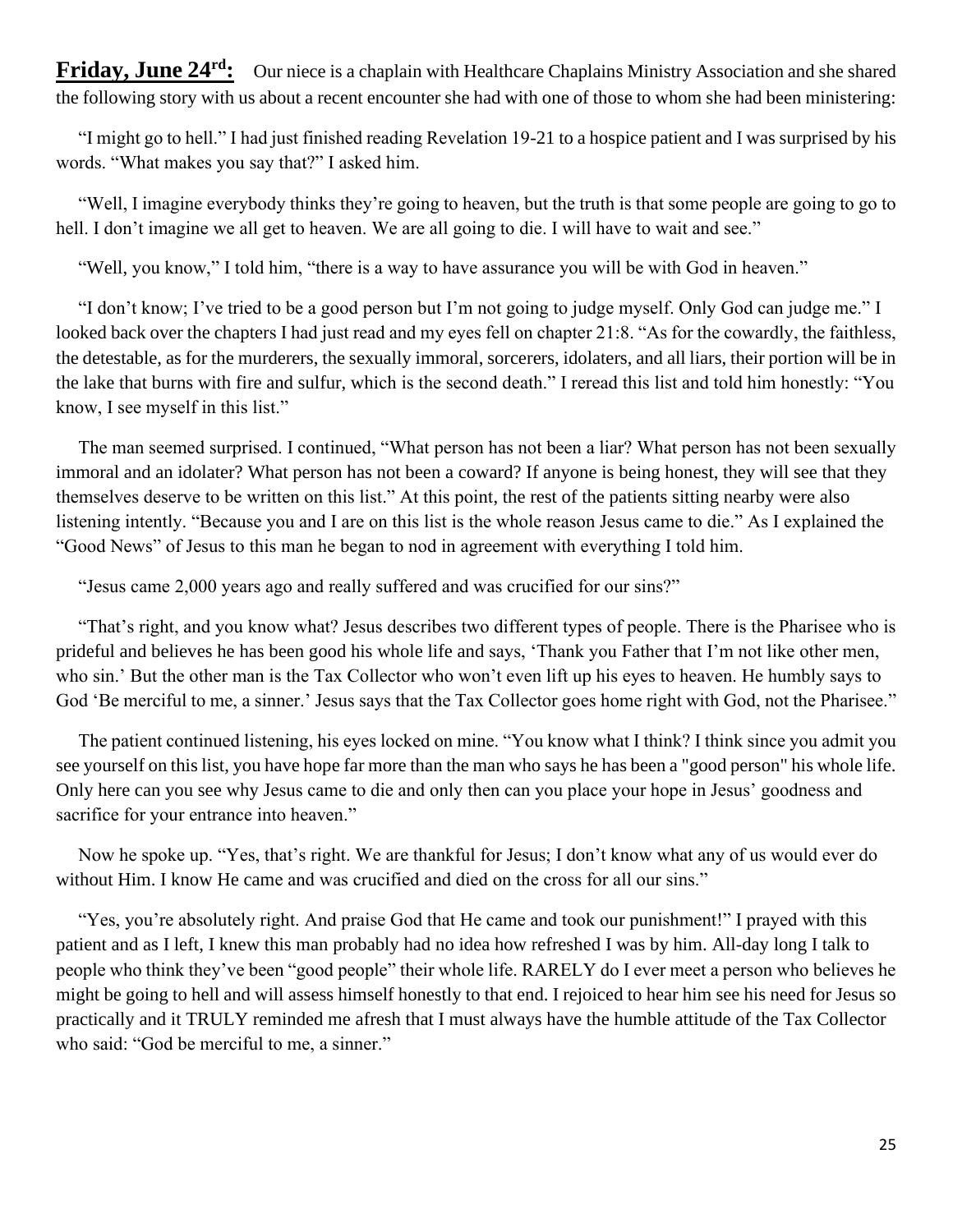**Saturday, June 25th:** YOUR STRONGHOLD - Come before Me with a joyful song. Give Me those heavy burdens and let Me lift you high above the cares of this world. I am your strong tower. Run to Me and I will be a shield for you. Look to Me, your Creator, to satisfy your every need and fill the longing in your soul. I am the one who can move mountains. "I am that I am." (Exodus 3:14) I am the giver of every good and perfect gift. I will do more than you can even ask or think. My ways are far above your ways. Let Me answer your prayer in My timing. All the days of your life are held in My hand. I will be with you always. I will never leave you or forsake you. I am bringing you into that good land. I am strength to the weak. I am a refuge in the storm. I am shade from the heat. No matter what is happening in the world around you, I am your strong foundation. Do not fear even if the earth is shaken and the mountains fall into the sea. I am the stronghold of your life. You have the gift of peace that surpasses understanding. Jesus said "I am leaving you with a gift – peace of mind and heart. And the peace I give is a gift the world cannot give. So don't be troubled or afraid." (John 14:27 – NLT) Build your life upon the strong foundation of Jesus Christ. In the Psalms, David proclaimed "The LORD is my rock, and my fortress, and my deliverer; My God, my strength, in whom I will trust; My shield and the horn of my salvation, my stronghold." (Psalm 18:2)

# **Psalm 100:2, 55:22, 3:3, 107:9,46:3, 27:1; Proverbs 18:10; Mark 11:23; James 1:17; Ephesians 3:20; Isaiah 55:8, 40:29, 25:4; Job 12:10; Matthew28:20; Deuteronomy 31:6, 8:7; Philippians 4:7**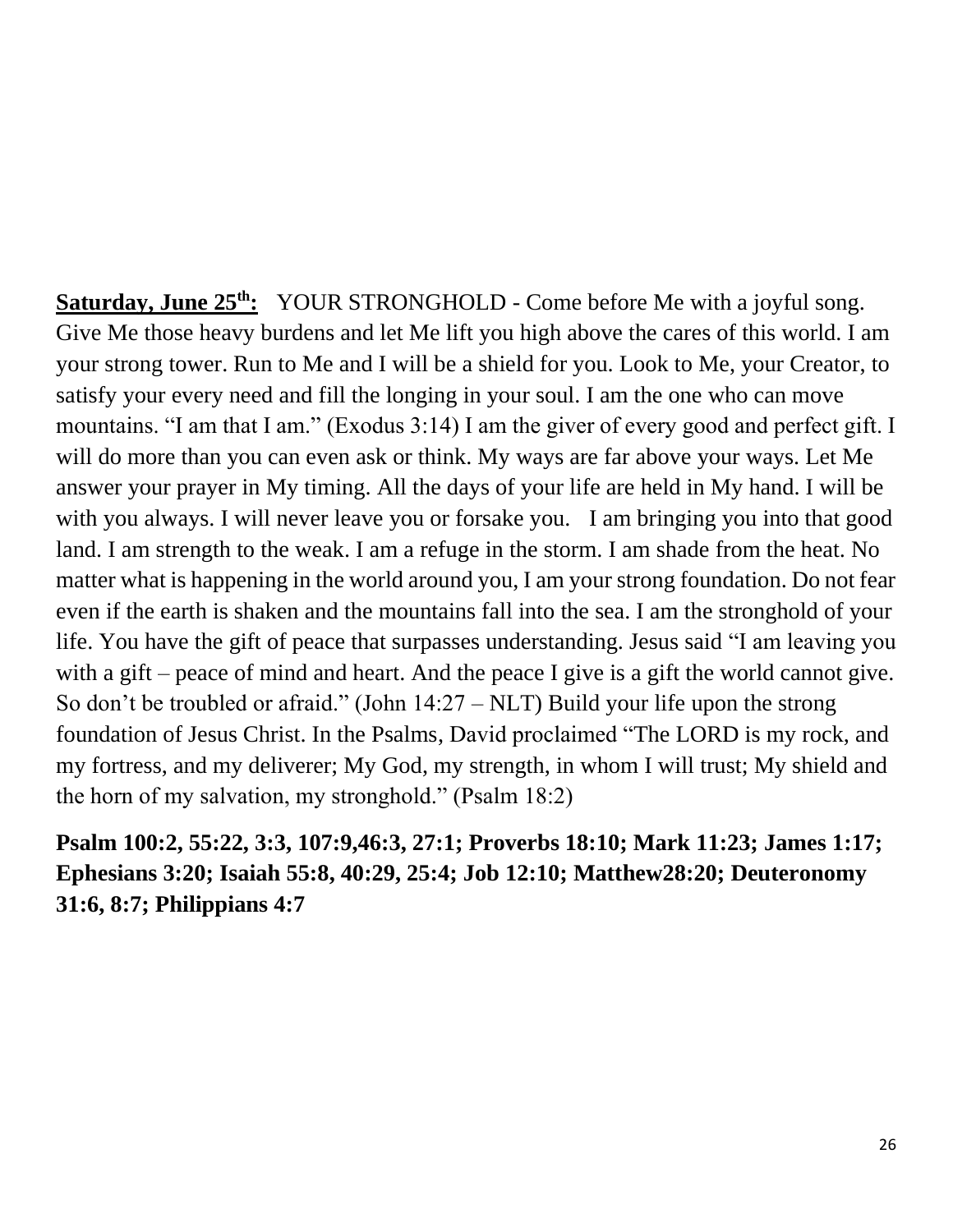**Sunday, June 26<sup>th</sup>:** We live in the desert, so we know how dry, desolate, and dangerous it can be to be stranded there. It is easy when we find ourselves in what seems to be a spiritual desert to assume that we have done something wrong or that we are being disciplined. That certainly is a possibility, but it is also just possible that it could be a fruitful time of preparation for the next season that God has in mind for you. It could also be a divine appointment to take what seems to be a low point for you to lead someone else into their highest point. Paul was probably a little bummed out when he was ready to embark on his second missionary journey after a highly successful first one, only to have an ugly falling out with his partner on the first endeavor. Add to that a desire to go to Asia only to have the Holy Spirit forbid them twice from going there. And then a vision appeared to him – a man from Macedonia was pleading for him to come and help them. This was definitely not part of his planned itinerary, but he acquiesced and set sail for Philippi. They arrived safely and, on the Sabbath, went out to the river since there was no synagogue and spoke to a group of women who had assembled there for prayer. As it happened, there was a certain woman there from Thyatira (in Asia Minor) who was wealthy and influential, and her heart was opened to the Lord. Not only was she forever changed, but she also invited Paul and his party to stay at her home and on the way to and from her house a slave girl with a spirit of divination was continually calling out to them, "These men are servants of the Most High God, who are proclaiming to you the way of salvation!" It greatly annoyed Paul and he finally commanded the spirit to leave her. In his fleshly frustration, he set her free. Because she had been bringing a good income to her employers, this caused a stir, and Paul and Silas were thrown into prison. Instead of bemoaning their situation, they began praying and praising God. An earthquake ensued, every prison door was opened, and the jailer in a panic was about to commit suicide until Paul assured him that everyone was still there. The jailer fell to his knees and asked what he must do to be saved! Paul was in a place he had not even wanted to go to. For him, it probably seemed like a desert place, and yet for Lydia, a slave girl, and a jailer, it was salvation. Since Lydia was from Asia, she would be taking her newfound faith back with her to the place Paul had originally wanted to go. In addition, the church founded in Philippi was the first Christian church in Europe and was a catalyst for the spread of the gospel across the continent. Not on Paul's radar but definitely on God's. So, if you feel that where God has you right now is like a desert and doesn't seem to make any sense, just remember that He always has a bigger picture in mind, and as long as you continue to humbly obey, you just might discover a greater purpose than you ever could have imagined. **Proverbs 3:5-6, 19:21; Isaiah 55:8-9**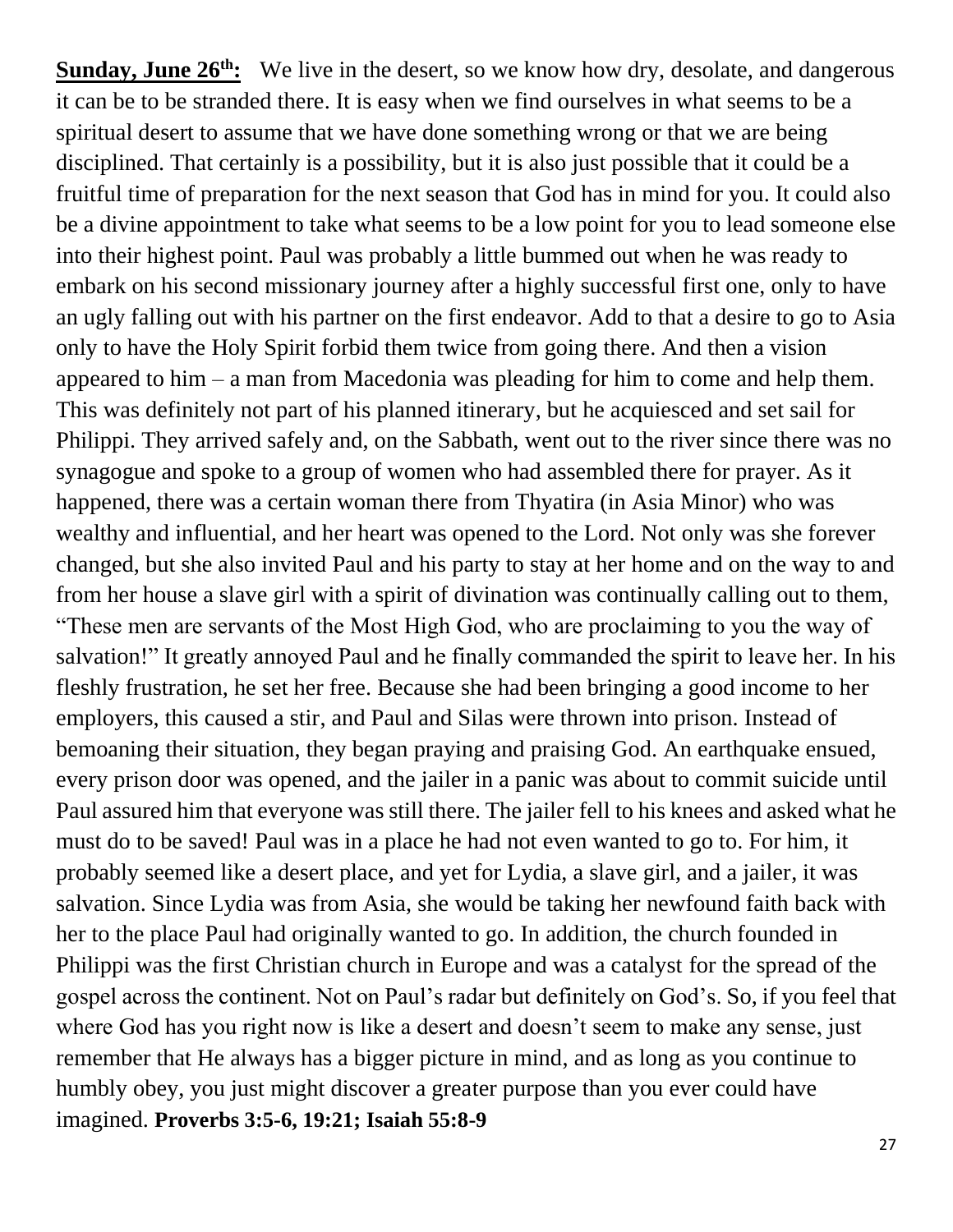**Monday, June 27th:** With everything going on around us it can be very tempting to become cynical and spend inordinate amounts of time and energy complaining about everything that is wrong. We need to be aware of the evil that must be combated but being a grumbler and a complainer only adds to the problem. That is placing our focus on the problem rather than the solution, and in doing so we are missing the things that God is doing in the midst of it all. We are unquestionably seeing an increase in the darkness, but we cannot allow the darkness in its many forms to take center stage in our thoughts. Rather than expounding on everything that is wrong – "gender confusion," skyrocketing inflation, government overreach, unenforced borders, or even gossip about any salacious bit of news whether it is national or closer to home – why not develop an awareness of the good that God is accomplishing all around us and sharing that with an attitude of thanksgiving and trust in His goodness and promises. The only thing that can dispel darkness is light and we are called to be the light of the world, but we won't be driving out much darkness if we are not allowing that light to shine more brightly than anything else we are projecting. He didn't fill us with His light for our own personal benefit. In fact, we are to exude so much light that it will give light to all who are in the house and then fill the world! So, get your praise on and turn on the lights.

#### **Matthew 5:14-16**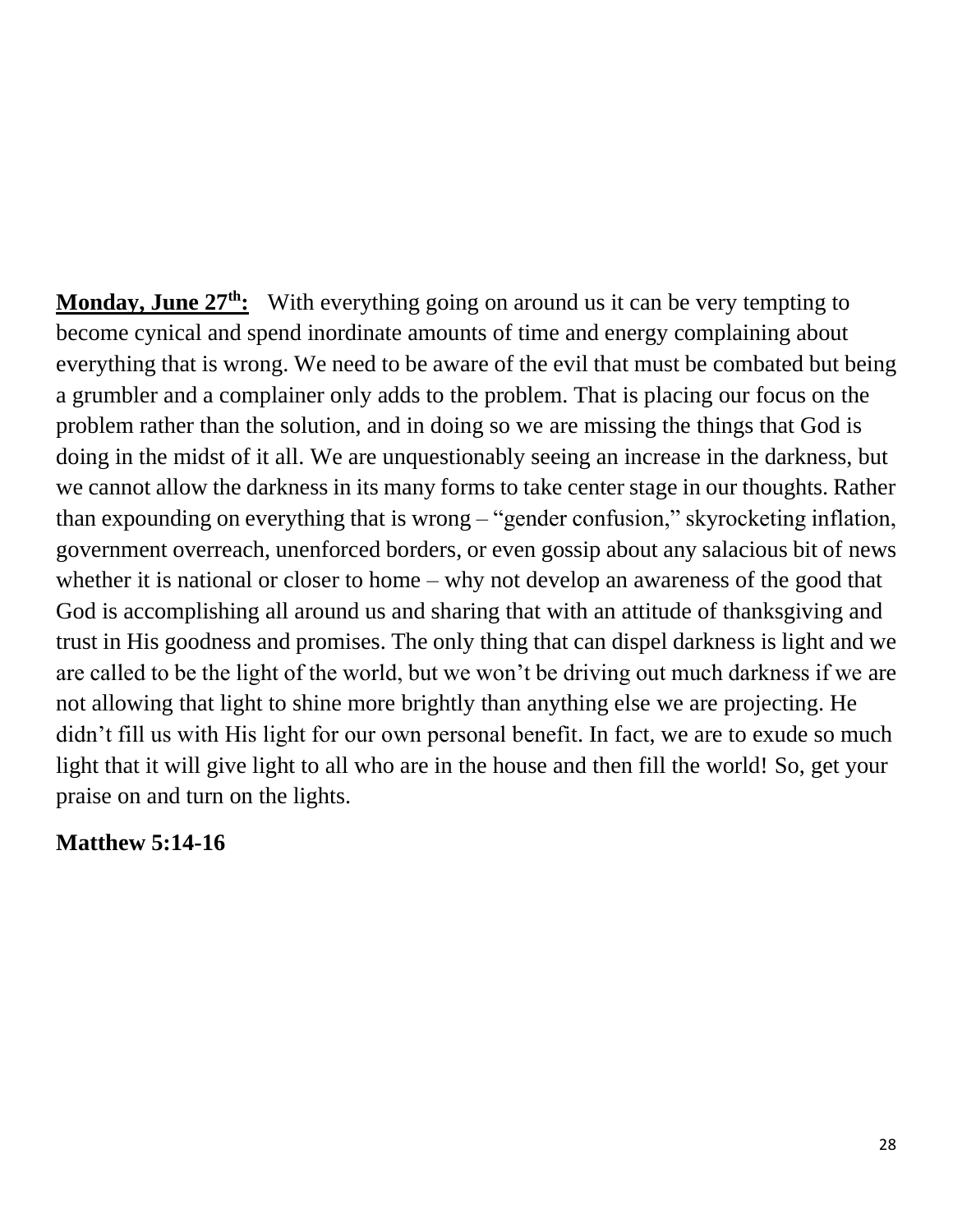# **Tuesday, June 28th: I will send my messenger. Malachi 3:1**

Jesus once said about John the Baptist, "This is he of whom it is written, 'Behold, I will send My messenger.'" The Greek word for "messenger" is *angelos.* The word for angel in Hebrew is *malak.* In the book of Haggai we read, then spoke Haggai the Lord's *malak*. Neither John nor Haggai fits how we would picture an angel. Yet, they were God's emissaries announcing a message from God. Hence, they are angeloi  $\langle$  angels $\rangle$ .

When Jesus gave his followers the Great Commission, He gave them and us a message or the *evangelium*. Notice the word "angel" is part evangelium. Do you think that's an accident? It isn't if you have been born again to the service of God. So today contemplate bringing the good news to those you meet and be God's messenger, His angelos, to those around you.

Lord thank You for reminding me You need messengers willing to carry Your message about the reward of being with You to others.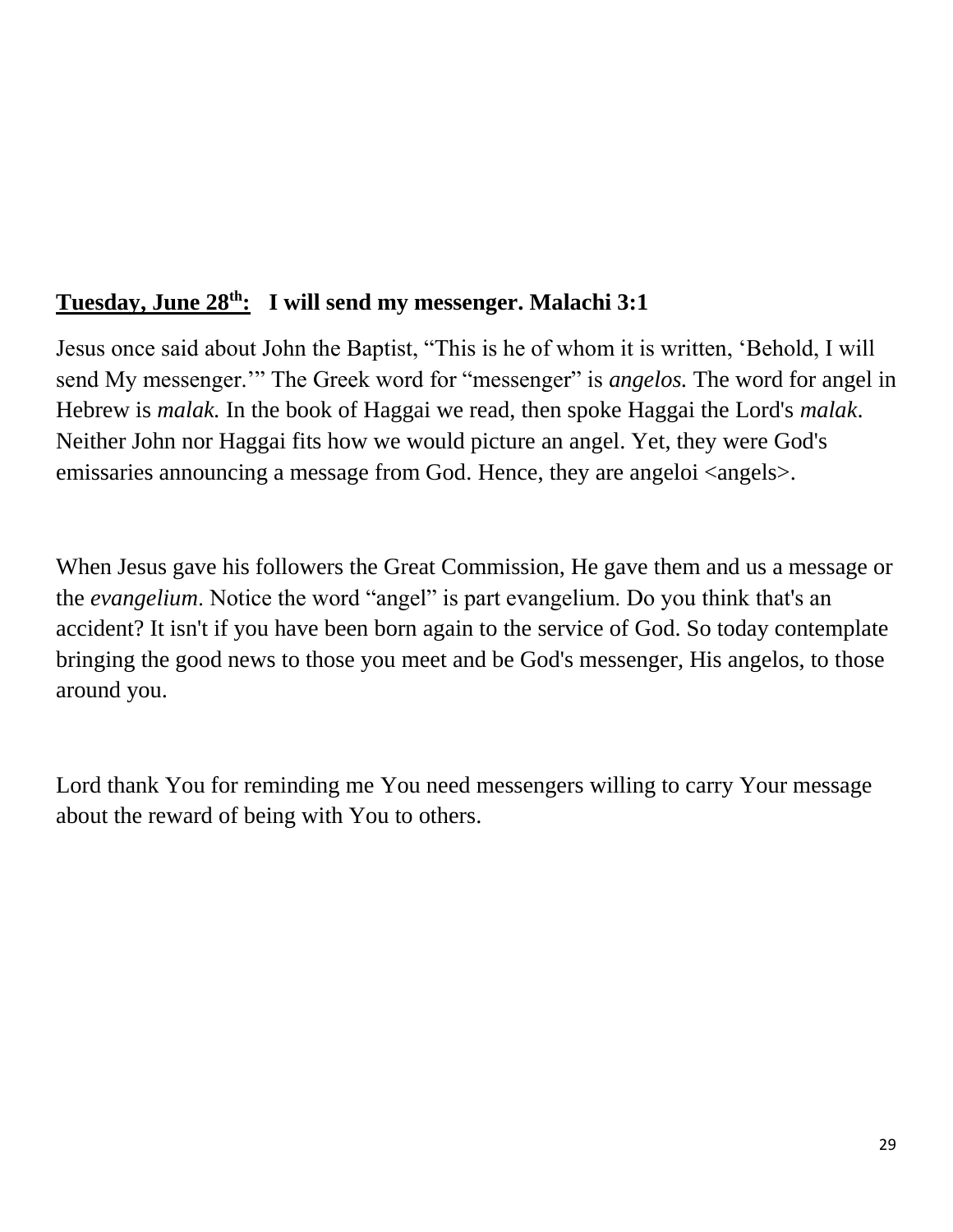**Wednesday, June 29th:** Too often we tend to think of praying for the peace of Jerusalem as an afterthought or maybe a tag to other more pressing concerns. There are assuredly times when we have a dire situation that demands immediate and fervent prayer, but that does not negate the need for us to understand how important to God it is that we remember to always pray for Jerusalem. It has been a temptation for many Christians to feel somehow superior to the Jewish people because they have not yet recognized Jesus as their Messiah and we look at the persecution they have suffered as evidence of God's judgment. First, we need to remember that they are His chosen people and there is a difference between discipline and judgment. How many times when they were either drifting away or were in blatant rebellion did, He allow them to go into exile in order to purify them so that they might return to the land He had promised them? We would do well to learn from that as we see the Biblical foundation of our own country crumbling. When Jeremiah prophesied to Israel the Babylonian captivity, He also related to them God's many promises for them at the end of the 70 years. Most of us are familiar with the verse that promises a future and a hope, but in chapter 31 he gives some specific promises of what God says He **will** do: He will be the God of *all* the families of Israel, and will again build them, gather them from the remote parts of the earth, make them walk by streams of water, turn their mourning to joy, comfort them, fill the soul of the priests with abundance, He will have mercy, watch over them, make a new covenant with them and forgive their iniquity. These are not empty promises; He is a covenant-keeping God, and this does not sound like a people He no longer calls His own possession. If He regards them that highly, so should we. In His grace and mercy, He has grafted us into them, not the other way around. Furthermore, David instructs to pray for the peace of Jerusalem saying, "…may they prosper who love you…may peace be within you. For the sake of the house of the Lord our God, I will seek your good." And if the advice of King David isn't enough, God Himself made a covenant with Abraham, telling him that He would bless those who blessed him, and He would curse those who cursed him. This is the enduring promise of the God of Abraham, Isaac, and Jacob (Israel). We pray for the peace of Jerusalem because that is what God desires, and His desire is always for our best.

#### **Genesis 12:3; Psalm 122:6-9; Jeremiah 31:1-31**